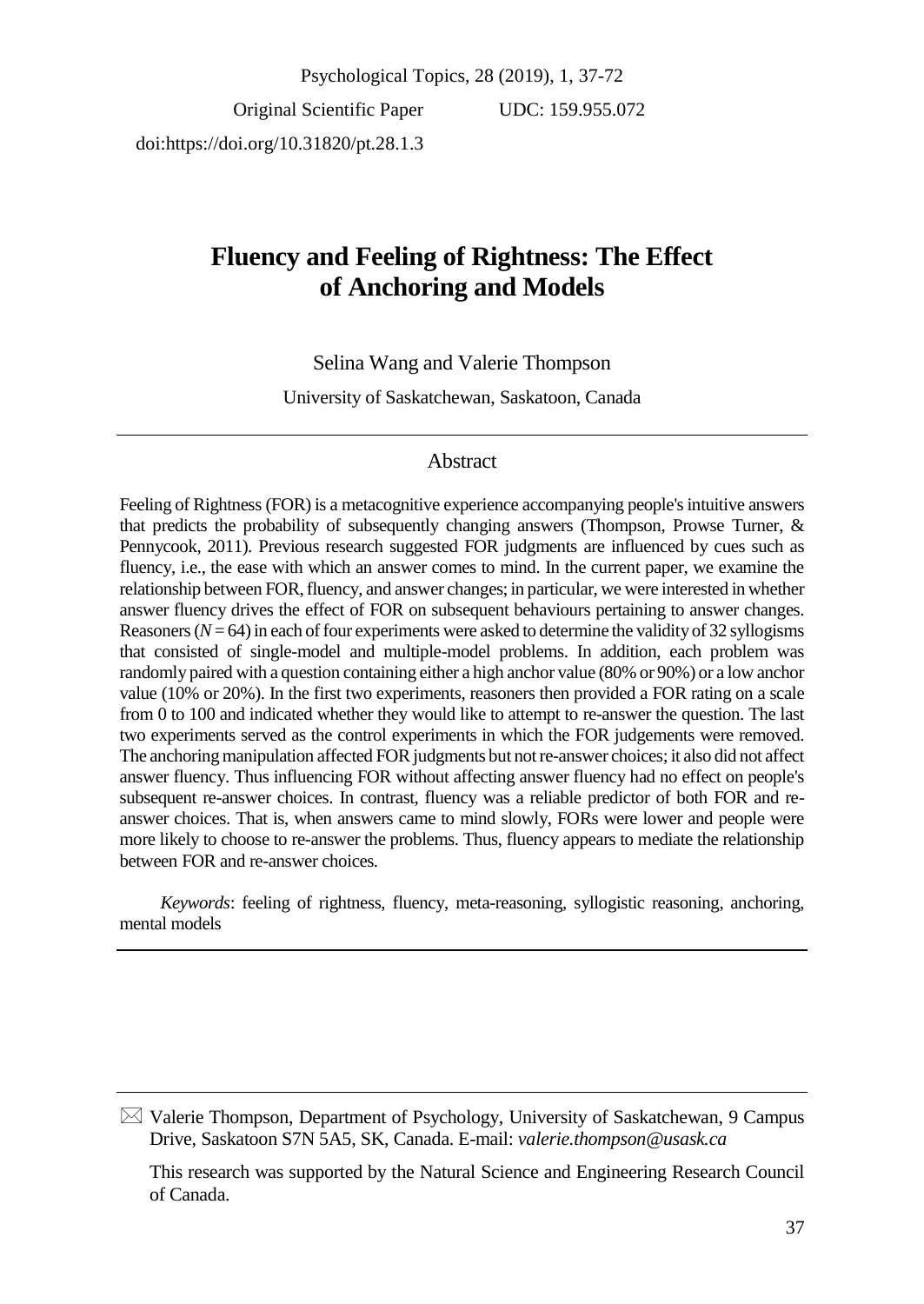### **Introduction**

According to researchers at Cornell University, we make 226.7 decisions about food alone every day (Wansink & Sobal, 2007). Given the substantial number of choices we make each day, why do we choose to reflect on some decisions over others? In a multiple-choice exam, why do we change some answers, but not others? The answer may be a metacognitive one. Metacognition refers to the processes that monitor people's ongoing thought activities and processes that control the allocation of their mental resources (Nelson & Narens, 1990). Its function is analogous to a working thermostat that passively measures room temperature and controls the initiation and termination of the furnace (Ackerman & Thompson, 2017). This paper addresses issues of metacognitive monitoring and control as they apply to reasoning, which is also denoted as meta-reasoning.

#### **Meta-Reasoning**

Ackerman and Thompson (2017) developed a meta-reasoning framework to account for the processes that monitor and control people's reasoning and problemsolving activities. Their analysis was initially based on the metamemory literature. Monitoring judgments, such as the Judgement of Learning (JOL), measure peoples' estimates of how well they have learned a particular piece of information, which, in turn, directly influences their subsequent study choices (Metcalfe & Finn, 2008; Son & Metcalfe, 2000). Specifically, when asked to remember pieces of information, people are less likely to restudy the ones that they believed they are likely to be able to recall on a later test. Analogously, when reasoners are asked to solve a reasoning task, their solution is posited to contain the answer itself and a metacognitive experience that accompanies it, which is referred to as the Feeling of Rightness (FOR) (Thompson, Prowse Turner, & Pennycook, 2011; Thompson, Evans, & Campbell, 2013). Analogous to JOL, FOR can influence people's subsequent behaviours such as rethinking time and answer changes. As described next, FOR has been investigated in experiments using the two-response paradigm.

#### **Relationship between FOR and Re-Answer Behaviours**

In the two-response reasoning paradigm, reasoners are asked to provide a quick intuitive answer to each reasoning problem after which they are given as much time as they need to solve the problem again (Shynkaruk & Thompson, 2006). Rethinking time is measured as the response time of the second answer, and an answer change occurs when people change their initial answer on their second response. Previous research has shown that higher FOR judgements were associated with less rethinking time and lower likelihood of an answer change on a variety of reasoning tasks including base-rate problems, syllogisms, Wason's selection task, and denominator neglect (Thompson et al., 2011, 2013; Thompson & Johnson, 2014). In other words,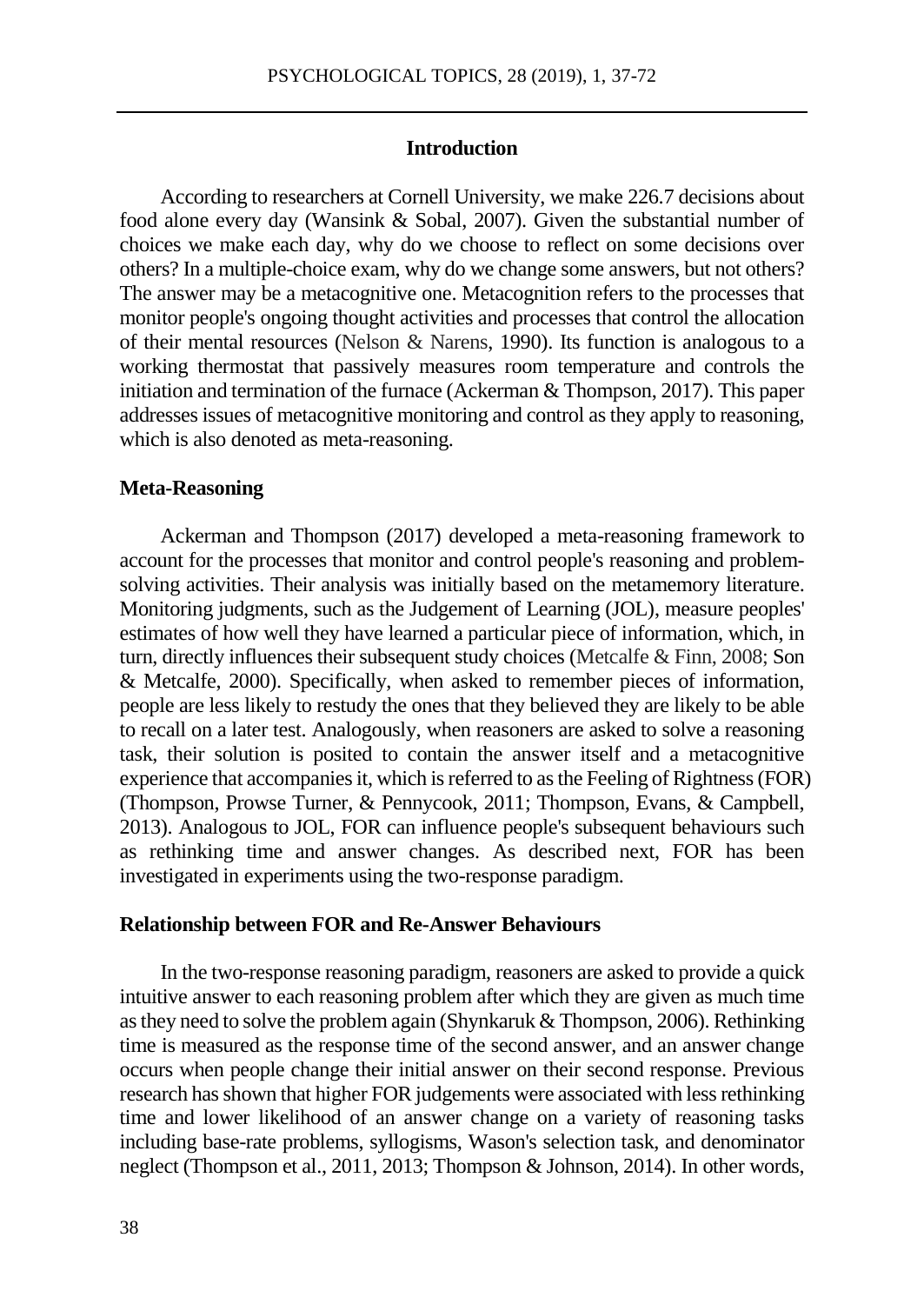if reasoners were confident that their answers were correct (i.e., high FOR), they spent less time rethinking the problems and were less likely to change their original answers.

# **Predictors of FOR**

Metacognitive judgements such as Judgements of Learning (JOLs) are thought to be based not on access to memory content, but the experiences associated with generating the item (Koriat, 2007). As such, they are based inferentially on cues, and are accurate only to the extent the cues correlate with accuracy. These cues include encoding fluency (Begg, Duft, Lalonde, Melnick, & Sanvito, 1989; Hertzog, Dunlosky, Robinson, & Kidder, 2003; Undorf & Erdelder, 2011), font size (Rhodes & Castel, 2008), and retrieval latency of relevant information (Benjamin, Bjork, & Schwartz, 1998).

Similarly, FOR is also cue-based and inferential (Bajšanski, Močibob, & Valerjev, 2014; Bajšanski, Zauhar, & Valerjev, 2018; Prowse Turner & Thompson, 2009; Quayle & Ball, 2000; Shynkaruk & Thompson, 2006; Thompson et al., 2011). These studies have shown that reasoners' confidence judgements and accuracy are not well aligned in many reasoning domains, as indicated by the low correlations between the two variables. These results suggest that people can feel that they are right even when they are wrong.

One cue that has been demonstrated to influence FOR is answer fluency, which is the ease with which an answer comes to mind. Most of the current methods that have been used to identify the cues that underlie FOR are correlational: Faster responses are generally associated with higher FORs (e.g., Thompson et al., 2011). There are also experimental ways to identify such cues. These methods involve manipulating variables that will speed or slow initial responses, and then show that the "down-stream" measures of rethinking times and answer-changes change in tandem with the manipulation. That is, as described below, prior attempts to manipulate FOR were indirect in that they also affected answer fluency (Thompson et al., 2011, 2013). Thus, it is less clear whether FOR per se predicts people's subsequent choices or answer fluency is the key that drives FOR and people's choices.

Thompson and colleagues (2011; Experiment 3) manipulated FOR using baserate problems with the two-response paradigm. In a classic base-rate task, participants are given two pieces of information: the probability of an individual belonging to one of two groups which is referred to as the base rate, and a personal description that favours membership in one of the two groups. When the two pieces of information point to the same group, the problem is considered non-conflicting; it is conflicting otherwise. It was found that FORs were lower for conflicting problems than for their non-conflicting counterparts, but the latter was also more fluent than the former in terms of response time (RT). As predicted, there were longer rethinking times and a greater probability of answer change for conflict than non-conflict problems. In addition, for each person, Thompson et al. (2011) also took the median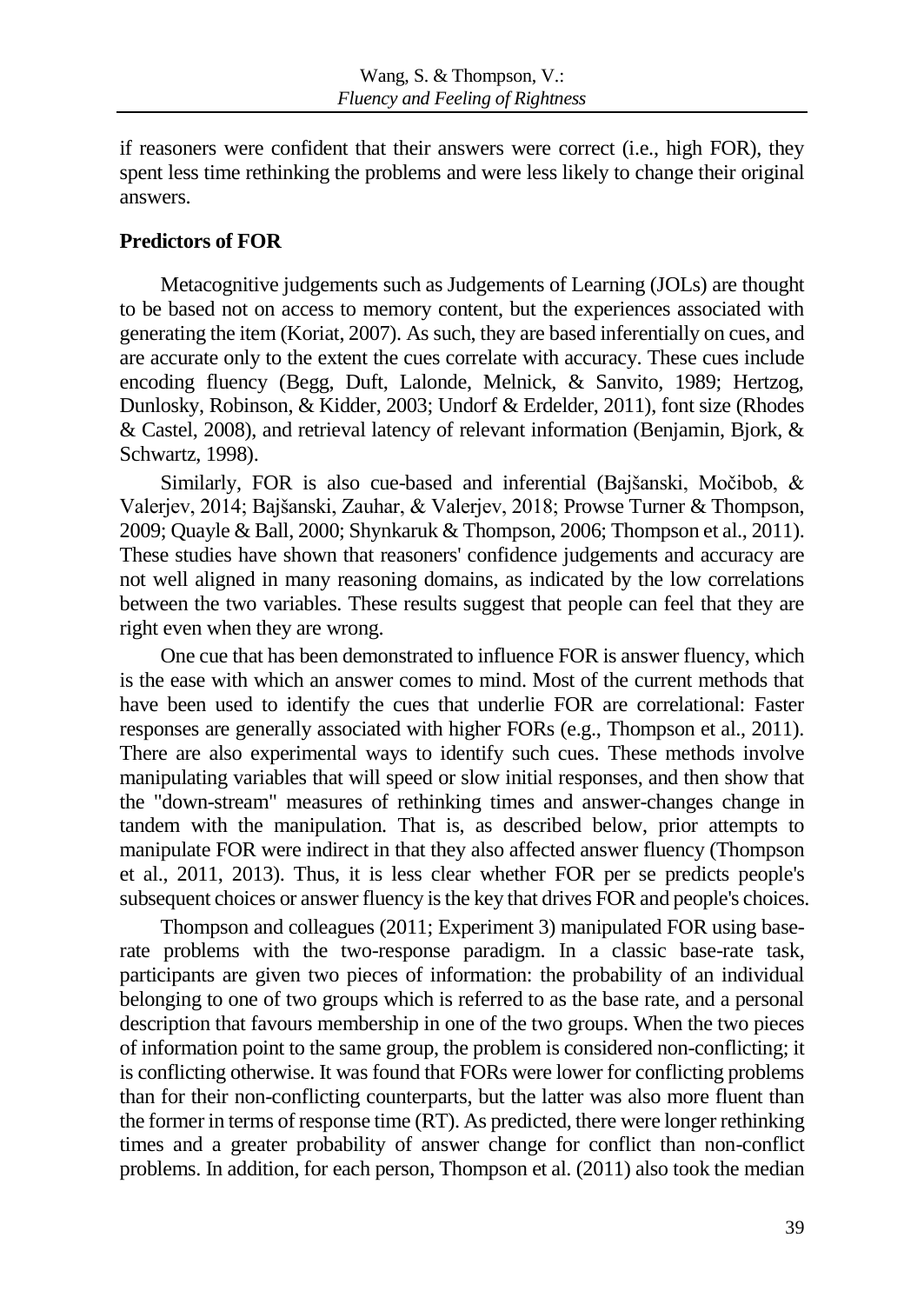RT of the initial responses, and compared FORs for RTs greater than and less than the median. Answers that were fluently generated (less than the median RT) were given higher FORs than their less fluent counterparts. These data revealed that answer fluency affected FORs which in turn led to the downstream behaviours associated with rethinking time and answer change.

In two further studies, Thompson and colleagues (2011; Experiment 4; 2013) manipulated the availability of heuristics as a way to influence FOR. On a syllogistic reasoning task, the min heuristic is a non-logical shortcut for determining the validity of conclusions by evaluating how informative the premises and conclusion are (Thompson et al., 2011). Additionally, in a modified version of the Wason selection task, participants were given rules in the form of conditional statements (e.g., if p then q), and cards with a letter on one side and a number on the other side (Thompson et al., 2013). Their task was to determine whether the rule was true or false by deciding whether to turn over each card. Reasoners processed matching trials more fluently than non-matching trials when the matching heuristic (i.e. choosing cards with names mentioned in the rule) was available for use (Thompson et al., 2013). Thus, answers generated by the heuristics were more fluent and given higher FORs than those that were not, and rethinking time was shorter and answer changes were less frequent for these corresponding problems. However, because FOR was manipulated by manipulating fluency, it was difficult to tease apart the effects generated by FOR from answer fluency. Thus, it is not clear which of the two variables is the proximal cause of rethinking times and answer change behaviours.

To summarize, previous research has demonstrated that FOR predicts people's re-answering behaviours (Thompson et al., 2011, 2013); both correlational and experimental data showed that variables that affected FOR also affected the downstream behavioural effects (i.e., answer change). Therefore, the question that remains to be answered is whether manipulating FOR per se would be sufficient to predict people's subsequent re-answering behaviours independently of answer fluency. Therefore, the goal of the following experiments was to examine the role of FOR in relation to subsequent re-answering choices by using a cue that directly manipulated FOR without affecting fluency, and a cue that indirectly affected FOR (via the effect of answer fluency). To this end, as is explained below, we employed an "anchoring" manipulation as a cue that could directly influence FOR without affecting fluency.

### **Anchoring**

Anchoring occurs when people incorporate a previously encountered value into a subsequent estimate, even when that value is irrelevant to the estimate. For example, people generally provide a higher estimate if they encounter a high initial number. In a demonstration conducted by Tversky and Kahneman (1974), participants judged whether the proportion of African nations in the UN was higher or lower than an arbitrary anchor. The anchor point was determined by spinning a wheel of fortune,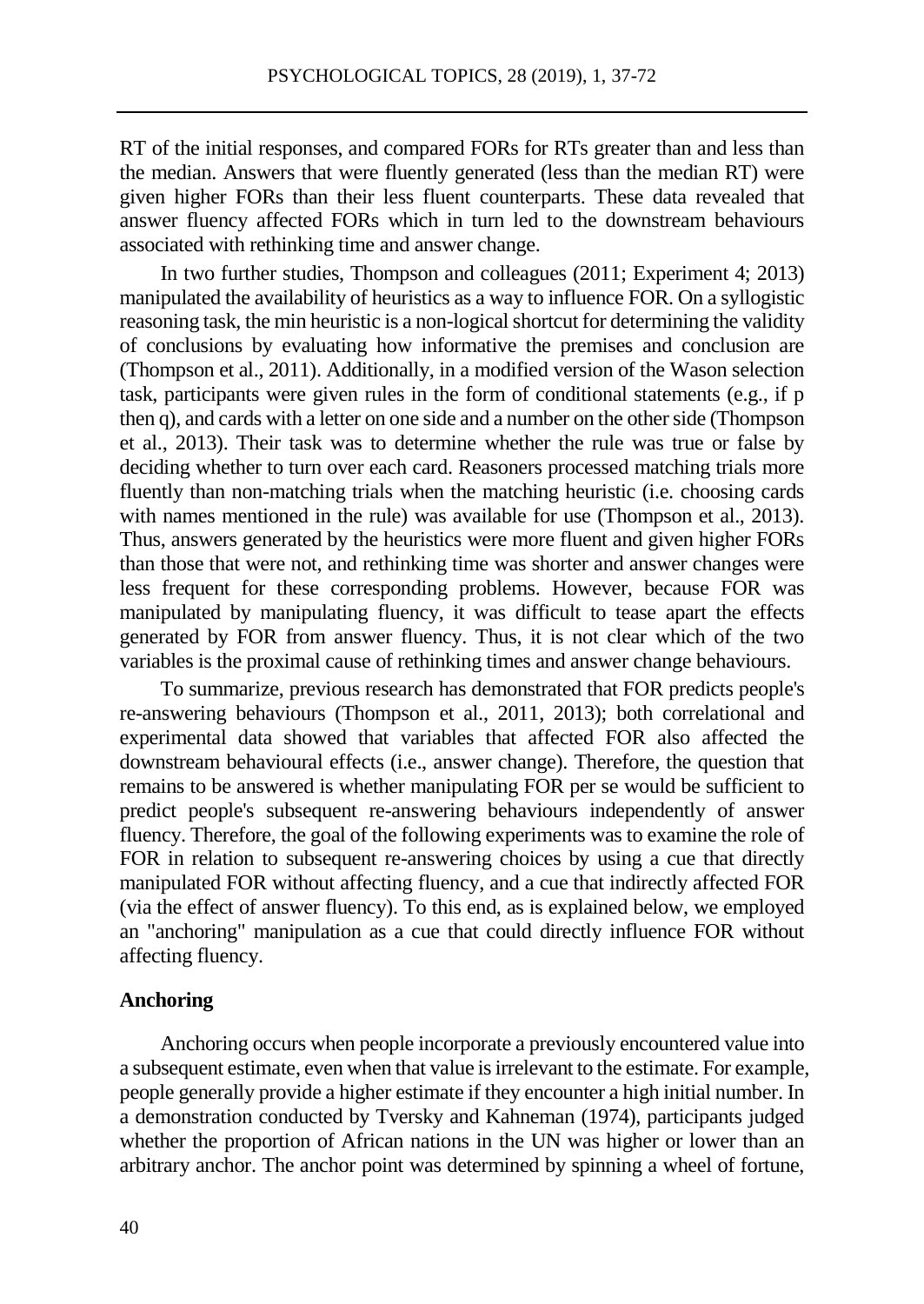which was witnessed by the participants. Participants who encountered a higher anchor (i.e., 65%) gave higher estimates than those who saw a lower anchor (i.e., 10%).

Several theories attempt to explain the cognitive mechanisms of the anchoring effect, but two popular theories are the selective-accessibility theory and the scale distortion theory. The selective-accessibility theory posits that information relevant to the anchor value are activated, which causes people to give estimates that are consistent with it (Chapman & Johnson, 1999; Mussweiler & Strack, 2000; Strack & Mussweiler, 1997). For example, when asked to estimate the price of a car after encountering a high anchor, features that are associated with an expensive car are activated such as a powerful engine. As a result, people tend to estimate a higher price for the car. The scale distortion theory provides an alternative account, suggesting that the anchoring effect is caused by the distortion of the psychological scale (Frederick & Mochon, 2012). Based on the contrast effect (e.g., a dark room is perceived to be darker after walking out of a bright room), a large number on a scale feels even larger when the anchor value is small. As a result, people are likely to adjust their scale by moving towards to the smaller number in order to compensate for the distortion. Although the underlying cognitive mechanisms of the anchoring effect are still under study, the anchoring effect is a robust phenomenon which has been extensively studied in persuasion, attitude, judgments and decision-making (for review, see Furnham & Boo, 2011). Although, it has not been widely investigated as a potential cue to examine metacognitive judgments, the available data suggest that anchoring can be used to manipulate metacognitive judgements such as JOL (England & Serra, 2012; Yang, Sun, & Shanks, 2018; Zhao, 2012; Zhao & Linderholm, 2011), and by extension, FOR.

Specifically, Zhao and Linderholm (2011) and Zhao (2012) explored the anchoring effect on metacomprehension, which is people's ability to judge their own understanding of text materials. Participants were given texts to study and were asked about how well they would perform on future tests for the materials they just studied. Prior to providing their judgements, anchor values in the form of information on past peer performance with the same study content was shown to the participants. Participants who received high anchors (95%) gave higher judgements for their performance compared to those who saw low anchors (55%). Zhao (2012) also examined the effect of anchoring on people's retrospective judgments. Participants were asked to evaluate how well they did on a comprehension test on a scale from 0 – 100% after studying for and taking the test. Again, participants who saw highanchor information before rating their comprehension made higher retrospective metacomprehension judgements than those who encountered low-anchor information. A similar study was conducted in which the anchor values were said to represent peer, and the results were consistent with prior Zhao and colleagues' findings (England & Serra, 2012).

In these studies, the anchoring values were informative, in that they provided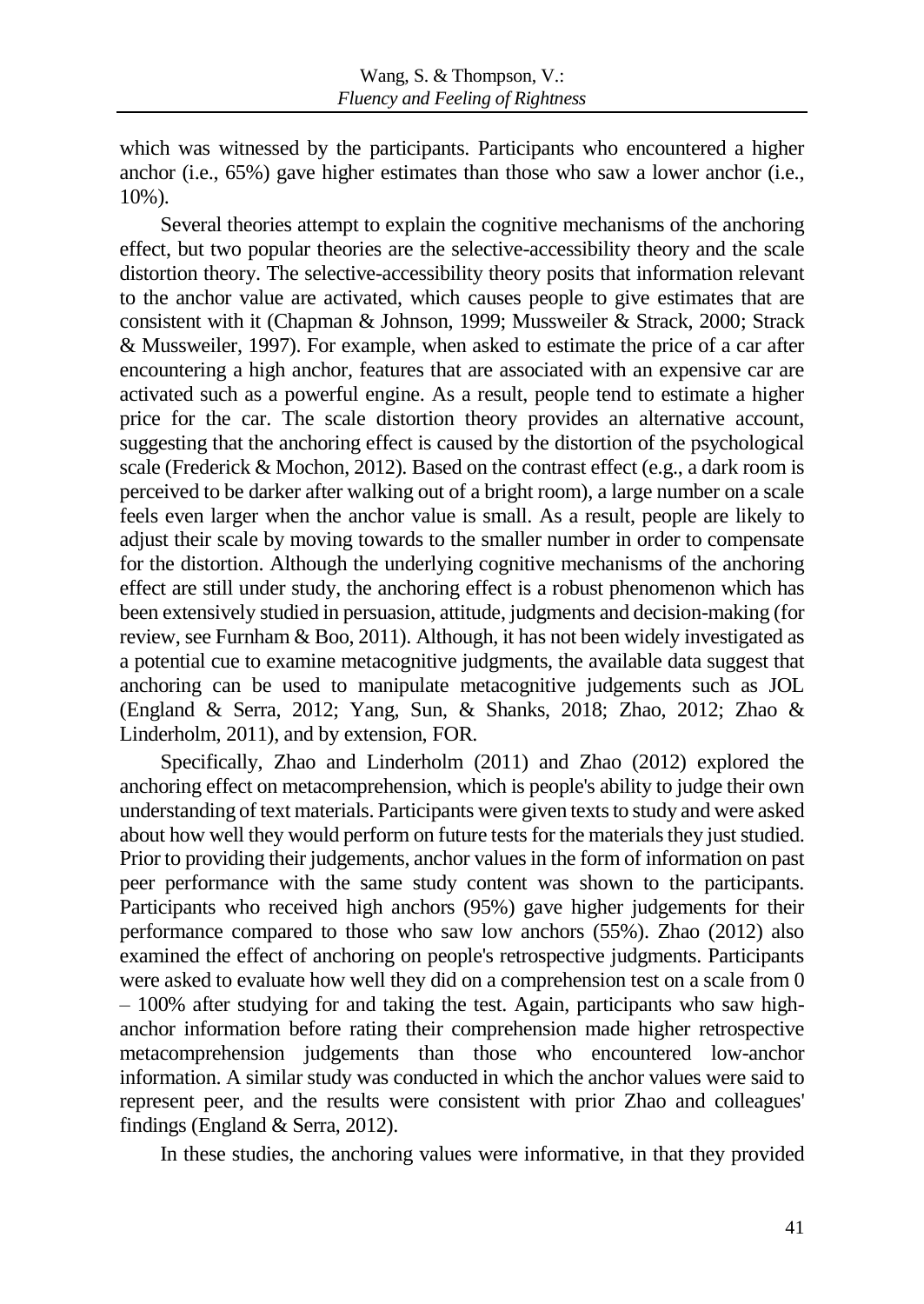participants with relevant information about peer performance of the same task. When the anchor values were irrelevant to the task performance, that is, they were uninformative, the relationship between anchoring and the metacognitive judgements was less clear (England & Serra, 2012; Zhao, 2012; Zhao & Linderholm, 2011). To address this gap in the research and to elucidate the role of anchoring in metamemory monitoring and control, Yang et al. (2018) conducted a series of experiments. In one of their experiments, participants studied a weakly-associated word-pair and were then told to answer the question "Is the likelihood you would be able to remember the preceding word pair in 5 min higher or lower than [10%/ 20%/ 30%/ 70%/ 80%/ 90%]?" In contrast to providing information about past peer performance, the anchoring information in this case presumably had no relevance to performing the task. Participants then provided a JOL score from 0 to 100, indicating the probability that they would be able to remember the pair in 5 minutes. Although the actual recall performance was not different between the high-anchor and lowanchor condition, JOLs were rated higher on high-anchor word-pairs compared to low-anchor counterparts. In the fourth experiment, participants indicated whether they would like to study the previous word-pair again after they had seen all the word-pairs, although, in reality, the word pairs were not presented to them the second time. Consistent with Yang et al.'s (2018) previous findings, JOLs for the highanchor word-pairs were higher than for low-anchor word-pairs, and participants chose fewer high-anchor pairs for restudy than their low-anchor counterparts. These results indicated that anchoring can produce a downstream effect on participants' behaviour.

In light of prior research on the anchoring effect in the restudy choices, we used anchor values in our experiments in order to directly influence people's FOR judgements of the task. We reasoned that anchor values were shown after participants provided their answers; thus, the anchoring effect would not affect answer fluency. In addition, as described below, we also manipulated a variable that we expected would affect fluency.

### **Models in Syllogistic Reasoning**

The materials for this study consisted of three-term syllogisms. Syllogisms represent a form of deductive reasoning. Each syllogism is made up of three statements, which include two premises and a conclusion. The conclusion of each syllogism containstwo terms (e.g., A and C) presented in each premise, and a B term is always repeated in the premises. The reasoning task used in our experiments required participants to judge the validity of the syllogism's conclusion. Here is an example of one syllogism:

All of A are B. All of B are C. Therefore, all of A are C.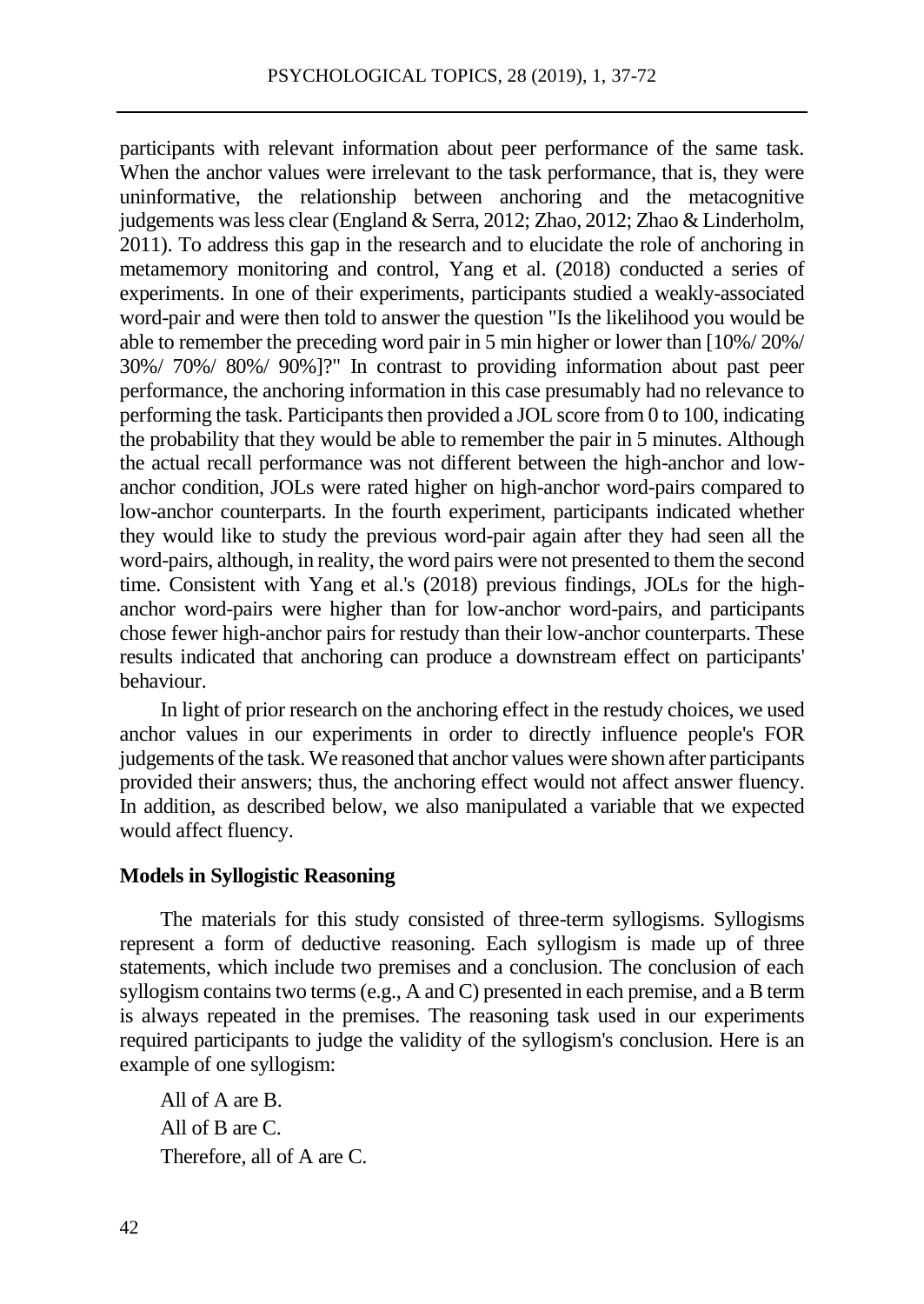The mental model account of syllogistic reasoning posits that people start by constructing a single mental model that represents the relationships denoted by the premises (Johnson-Laird & Byrne, 1991). People subsequently derive a conclusion that is consistent with the initial model. To evaluate its validity (i.e., whether it follow logically from the premises), people test if the conclusion is consistent with the model. To be thorough, they should then test the conclusion against possible alternative models of the premises; if the conclusion is not consistent with all of these, it should be rejected. In practice, however, people often neglect this step and end up accepting invalid conclusions. A valid conclusion is one that is consistent with all possible models of the premises; an invalid conclusion may be consistent with some of the possible models, but is not necessitated by the premises.

The number of models that can be used to represent the premises impact the difficulty of the problem. We manipulated this variable in the current experiments, because we assumed that we would be able to manipulate answer fluency by manipulating problem difficulty. Single-model problems require the construction of one model to determine the validity of the conclusion, whereas at least two models are needed for multiple-model ones. Examples of single-model and multiple-model syllogisms are shown below on the left and right respectively:

| All of the dentists are painters.   | None of the dentists are painters.  |
|-------------------------------------|-------------------------------------|
| All of the painters are bicyclists. | All of the painters are bicyclists. |
| Therefore, some bicyclists are      | Therefore, some bicyclists are not  |
| dentists.                           | dentists.                           |

Previous studies found that people spent more time solving multiple-model syllogisms than their single-model counterparts (e.g., Copeland & Radvansky, 2004), suggesting that the latter may be more fluent. Given that response time is a proxy measure for answer fluency (Thompson et al., 2011, 2013), we could use the difficulty variable (i.e., number of models required to deduce validity) to potentially examine the effect of FOR on re-answer choices through the fluency effect.

In addition to slower response times, the accuracy of syllogistic reasoning tends to decrease as the number of models increases (Bara, Bucciarelli, & Johnson-Laird, 1995; Johnson-Laird & Bara, 1984; Klauer, Musch, & Naumer, 2000; Quayle & Ball, 2000). One explanation for this is that people often represent only one mental model, which is adequate for single-model problems, but multiple-model syllogisms require people to search for, represent (two or more mental models) and test alternative representations of the premises, which is more cognitively demanding (Ball, Phillips, Wade, & Quayle, 2006).

Contrary to this research, however, Prowse Turner and Thompson (2009) did not observe an accuracy difference between the two types, but did find that singlemodel syllogisms were given higher on confidence judgments than their multiplemodel counterparts. Therefore, they provided evidence that confidence judgement can be dissociated from accuracy. Other studies have also shown confidence as a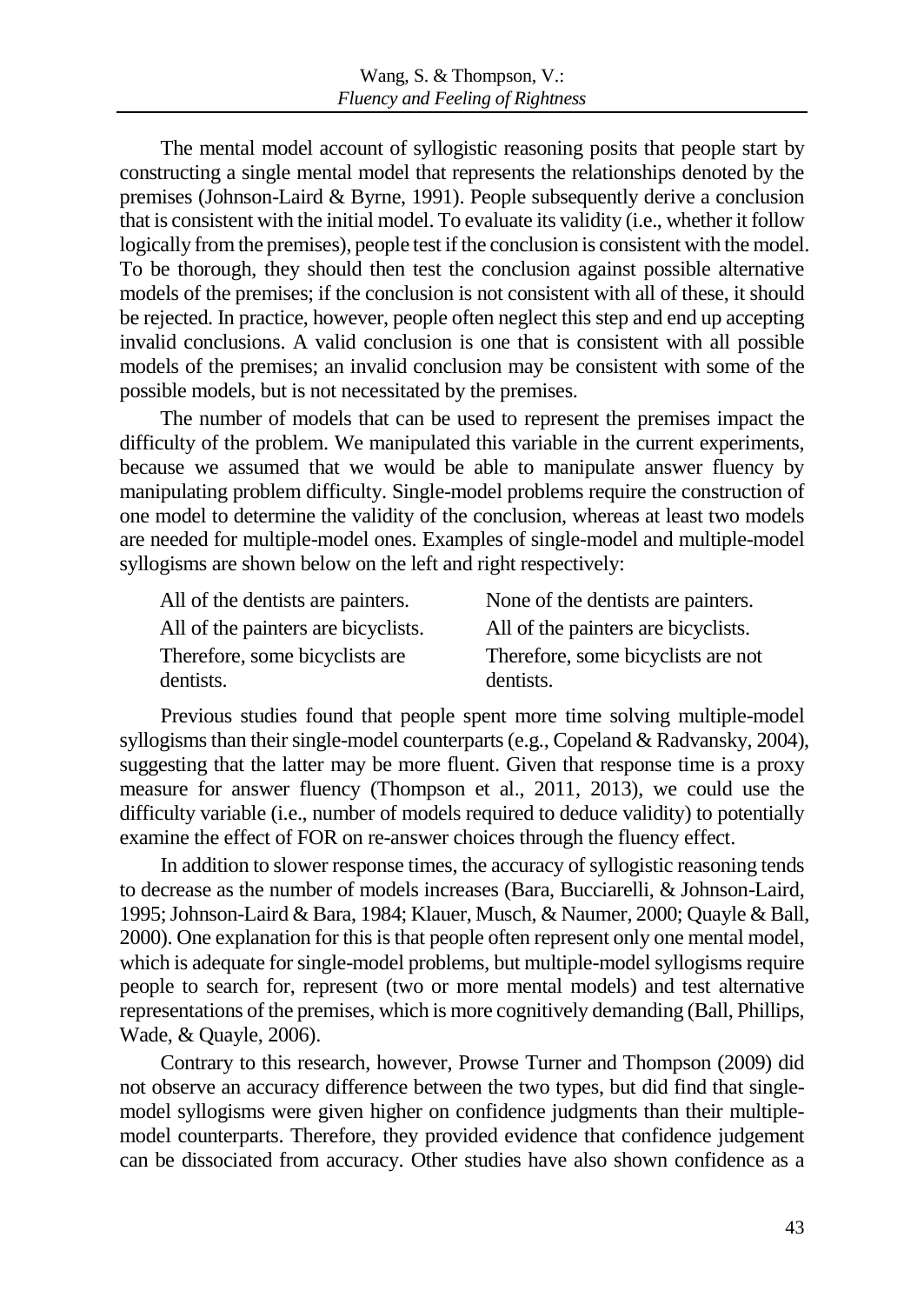poor indicator of accuracy in syllogistic reasoning (Bajšanski et al., 2014; Quayle & Ball, 2000; Shynkaruk & Thompson, 2006; Thompson et al., 2011). Therefore, we predicted that FORs would be higher for single-model and fluent problems than their counterparts, regardless of differences in accuracy.

### **Summary**

We attempted to investigate the role of FOR in predicting re-answer choices in syllogistic reasoning. To this end, we exploited a cue that was predicted to directly affect FOR, which was the size of anchors, and a cue that was predicted to influence FOR through the effect of answer fluency, which was the number of models.

In the first two experiments, we showed participants a random, uninformative anchor after they had solved each syllogism, and then asked them to give a FOR judgement based on their previous response. Given that participants provided their validity responses before seeing the anchor values, the effect of anchoring should not affect the participant's response time, which is a proxy measure of answer fluency. Participants then indicated their re-answer choice for the previous problem, that is, they indicated whether they would like to solve the preceding problem again in order to improve their overall score. In reality, they never solved the problems again. This measure of re-answer choices differed from previous studies, which examined people's actual behaviours of reconsideration and answer change (Thompson et al., 2011, 2013), but was similar to the measures used in Yang et al.'s anchoring study (2018). We conducted two more experiments for which the FOR question was eliminated. The purpose of these experiments was to ensure participants' performance was not influenced by the act of providing their FOR ratings.

We formulated two alternative hypotheses regarding the relationships among answer fluency, FOR, and re-answer choices (see Figure 1). Hypothesis A: FOR can be predicted by anchor values and number of models (i.e., single- and multiplemodel), which in turn, would affect people's re-answer choices as illustrated in Figure 1a. More specifically, we predicted that people would give higher FORs for highanchor problems and for single-model syllogisms than their counterparts, and they would also be less likely to choose to re-answer these problems. Hypothesis B: only cues that affect the experience of answer fluency (i.e., number of models) would predict subsequent re-answer choices as depicted in Figure 1b. Those cues that do not influence answer fluency may affect FOR, but they would not have any effects on re-answer choices. Therefore, answer fluency is the key factor for predicting reanswer choices. According to this hypothesis, we predicted that the number of models would influence answer fluency and FOR, which in turn would affect reanswer choices. On the other hand, anchoring would only affect FOR, but not reanswer choices.

All four experiments followed a within-subject design. Data were analyzed with a 2 (Anchor [low, high]) x 2 (Model [single, multiple]) x 2 (Validity [valid, invalid])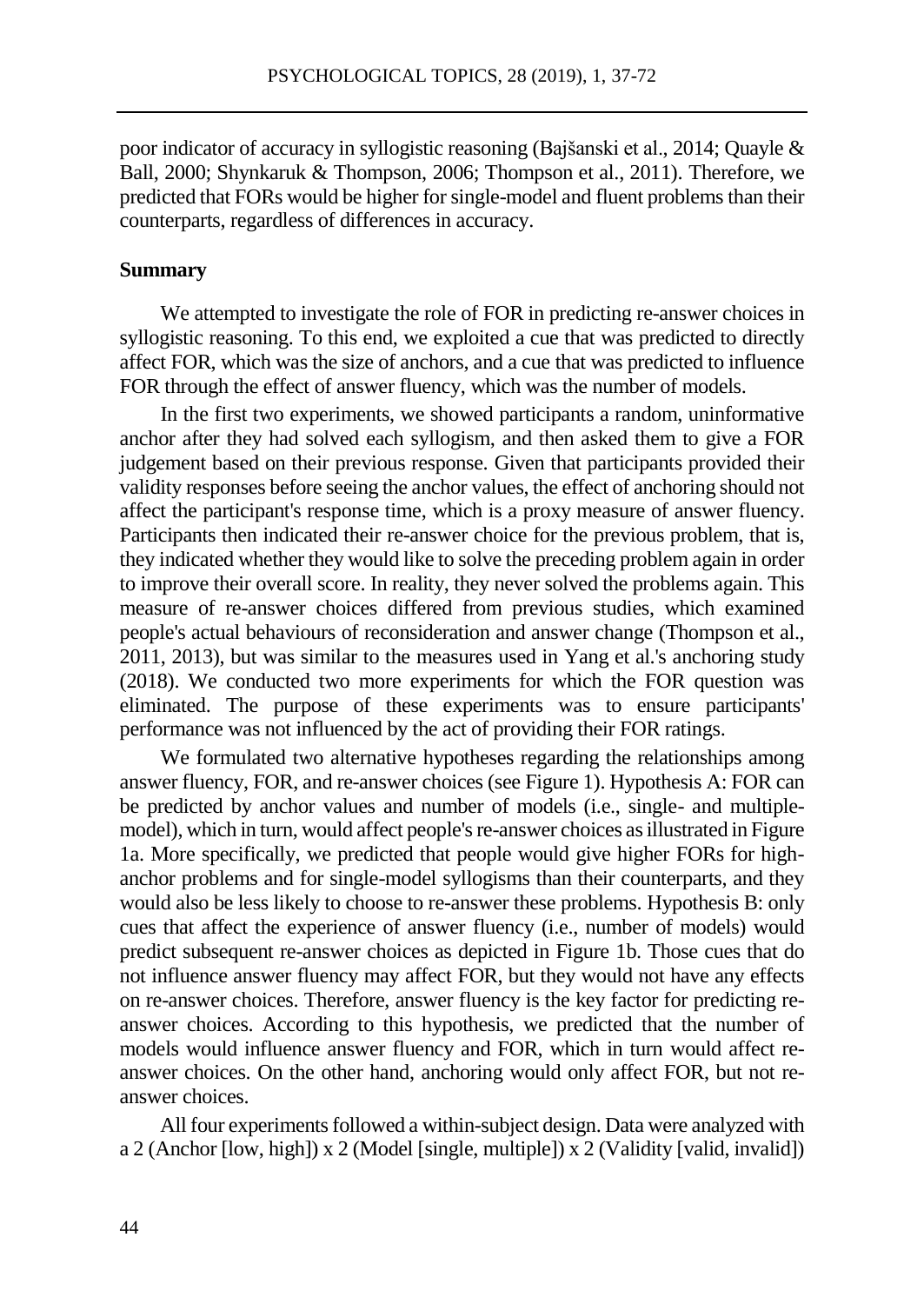repeated-measures ANOVA.





# **Experiment 1**

The paradigm used in Experiment 1 closely matched the study conducted by Yang et al. (2018). We examined the effect of uninformative anchors on FORs and re-answer choices. Reasoners were instructed to solve the syllogisms intuitively in order to be consistent with previous work on FOR (Thompson et al., 2011, 2013). The responses collected were FORs, reading time (i.e., the time people spent reading the syllogisms), response time (i.e., the time from people finishing reading the questions to giving their responses), re-answer choices, and accuracy. To obtain a proxy measure of answer fluency, we summed response time and reading time.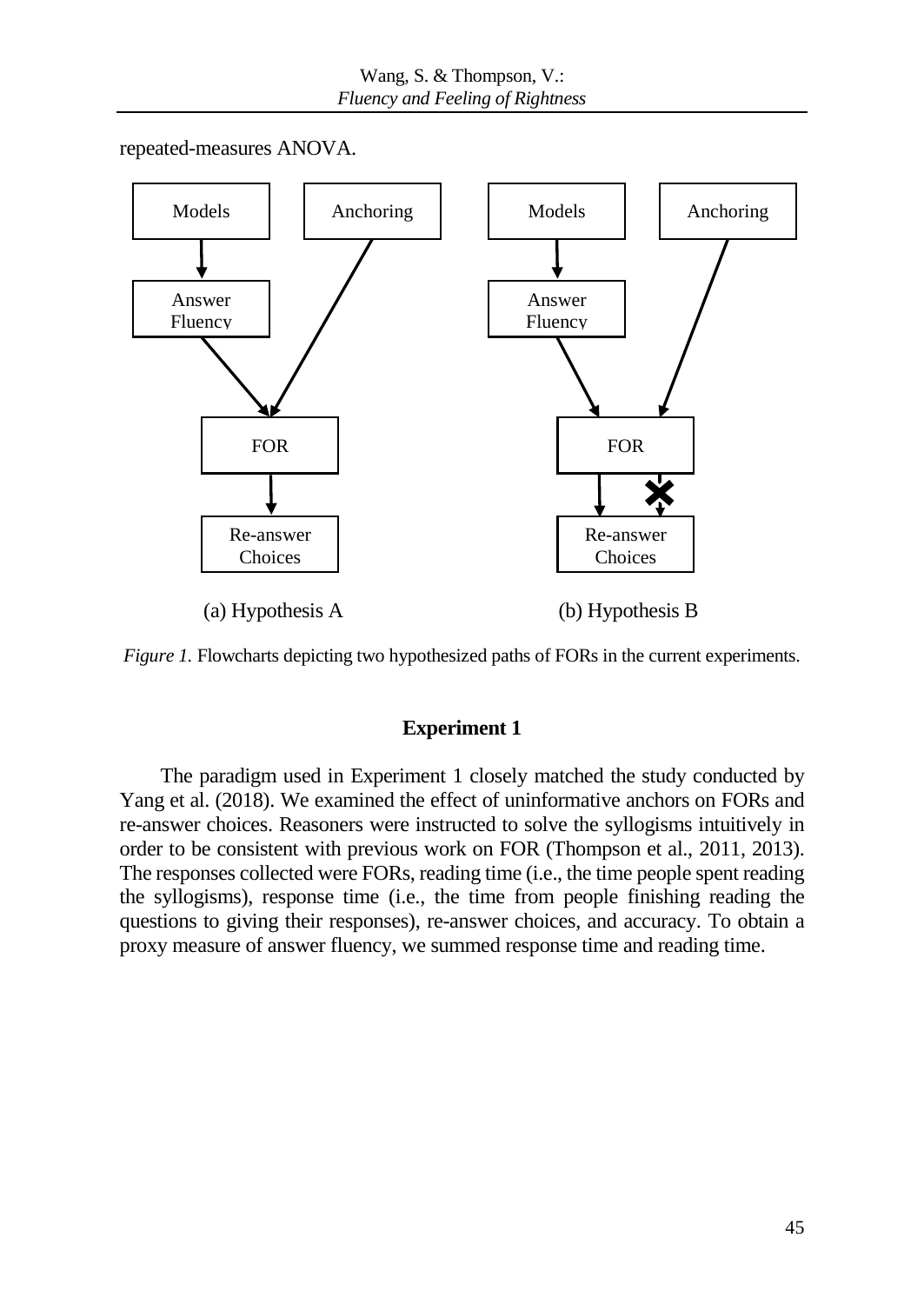### **Method**

**Participants.** Sixty-four participants (35 females, 29 males, *M* = 22 years) were recruited from the University of Saskatchewan. They took part in the study for partial course credit.

**Materials.** The reasoning task was performed on a Microsoft Windows laptop computer with a 1920 x 1080 resolution display. Text instructions and stimuli were presented in black with an 18-point Courier New font, displayed on a white background.

Participants solved 32 syllogisms and 4 practice problems, which were presented using the E-Prime 2.0 Software Tools program (Psychology Software Tools, Pittsburgh, PA, 2012). The reason we chose to include 32 stimuli was that this is a 2 (model) x 2 (anchor) x 2 (validity) repeated-measures within-subject design, and thus, each cell contained 4 items. Each of the syllogisms was comprised of 2 two-term premises (e.g., All of the "A" are "B"; All of the "B" are "C") and a conclusion that related the "A" and "C" term (e.g., Therefore, some "C" are "A"). The A, B, and C terms all referred to occupations (see Table 1 for examples). Among the syllogisms we used, 16 were from a published study (Prowse Turner  $\&$ Thompson, 2009), and we created the remaining 16 syllogisms and the practice problems. To be consistent with the materials used in the previous study (Prowse Turner & Thompson, 2009), three moods (see Appendix A for details) were chosen for the single-model problems (AA, IA, and AI) and four moods were chosen for the multiple-model problems (AE, EA, IE, and EI). We also attempted to control for another factor in syllogisms called "figure", which refers to the sequence in which the A, B and C terms are presented (See Appendix A for details). Participants received six Figure-1, four Figure-2, and six Figure-4 single-model syllogisms. Figure-3 single-model problems were not included because we attempted to be consistent with previous research (Prowse Turner & Thompson, 2009). Participants were also presented with five Figure-1, four Figure-2, two Figure-3, and five Figure-4 multiple-model problems. Additionally, the AC and CA conclusion orders were equally likely.

The validity of the syllogisms was manipulated such that half of the syllogisms were valid and the other half were invalid. Assuming all premises were true, valid syllogisms were those that necessarily followed from the premises. Invalid syllogisms were possibly true given the premises<sup>1</sup>, but were not necessitated by them (see Table 1 for examples). To control for any possible effect of content on validity, we counterbalanced the content of the syllogisms and created four lists to ensure that

 $\overline{a}$ 

<sup>1</sup> Half of the invalid problems are often falsely endorsed as valid because they are consistent with the first model people generate (Evans et al., 1999). People tend to accept the conclusions from these invalid problems rather than rejecting them, even though the latter is the correct response.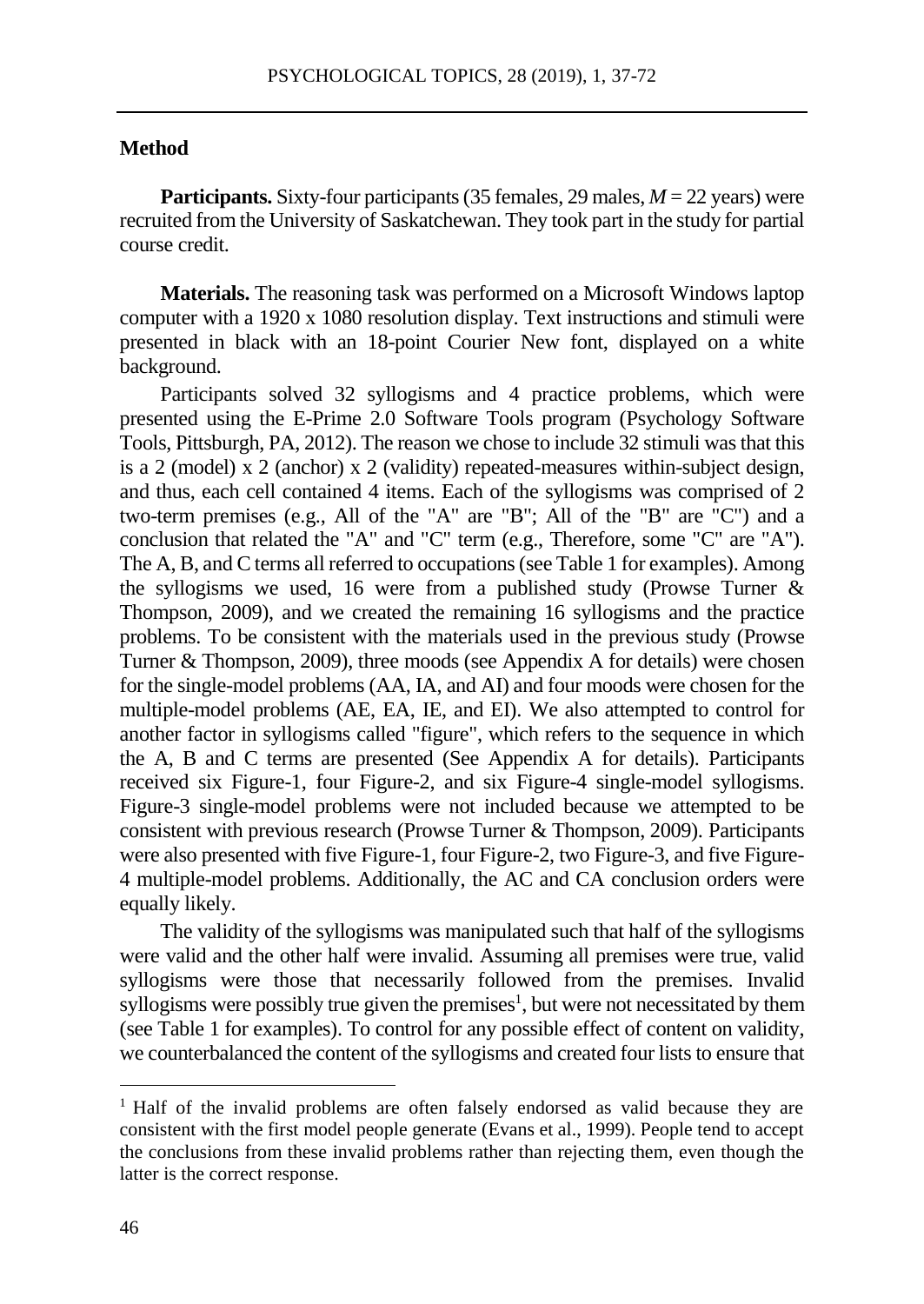the occupation-related content in each premise pair was accompanied by two valid and two invalid conclusions.

Table 1

*Examples of Syllogisms Used in the Experiment*

|                           | Valid                                                                                                                        | Invalid                                                                                                                      |
|---------------------------|------------------------------------------------------------------------------------------------------------------------------|------------------------------------------------------------------------------------------------------------------------------|
| Single-                   | All of the dentists are painters.                                                                                            | Some of the gardeners are psychologists.                                                                                     |
| model                     | All of the painters are bicyclists.                                                                                          | All of the gardeners are models.                                                                                             |
|                           | Therefore, some bicyclists are                                                                                               | Therefore, all psychologists are models.                                                                                     |
|                           | dentists.                                                                                                                    |                                                                                                                              |
| <b>Multiple-</b><br>model | None of the dentists are painters.<br>All of the painters are bicyclists.<br>Therefore, some bicyclists are not<br>dentists. | All of the gardeners are psychologists.<br>None of the models are gardeners.<br>Therefore, some psychologists are<br>models. |

The number of models was another variable we manipulated in the experiment. Sixteen problems were single-model, and the remaining 16 were multiple-model. Again, single-model syllogisms require the construction of one mental model to determine the validity of the conclusions, whereas at least two models are needed for multiple-model syllogisms.

Uninformative anchors were presented to the participants in the form of this question: "If you see the previous problem again, is the likelihood you would be able to solve it correctly higher or lower than [Anchor] %?" The anchor values were made up of low numbers (10 and 20) and high numbers (80 and 90). Each anchor value was randomly assigned to a syllogism. In addition, each type of syllogism was paired with an equal number of low and high anchors. For example, valid single-model syllogisms were accompanied by two of 10%, two of 20%, two of 80%, and two of 90% anchors.

**Procedure.** Participants were group-tested with an experimenter present. They were given brief instructions about the experiment and were told to solve the reasoning problems with their intuition. To familiarize themselves with the task procedure, participants began with 4 practice problems. The order of the problems was randomized, and they were presented on the screen one at a time. The event sequence is displayed in Figure 2. On each trial, participants saw two premises and a conclusion with a dashed line in the middle. Once they read the syllogism, participants pressed the space bar to continue. The interval between the onset of the problem to pressing the space bar was recorded as the reading time. After pressing the space bar, the question that pertained to the validity of the conclusion appeared directly below the problem. Participants chose 1 on the keyboard if they thought the conclusion followed logically from the premises; they chose 3 otherwise. The time required to do so was marked as their response time. After that, they answered the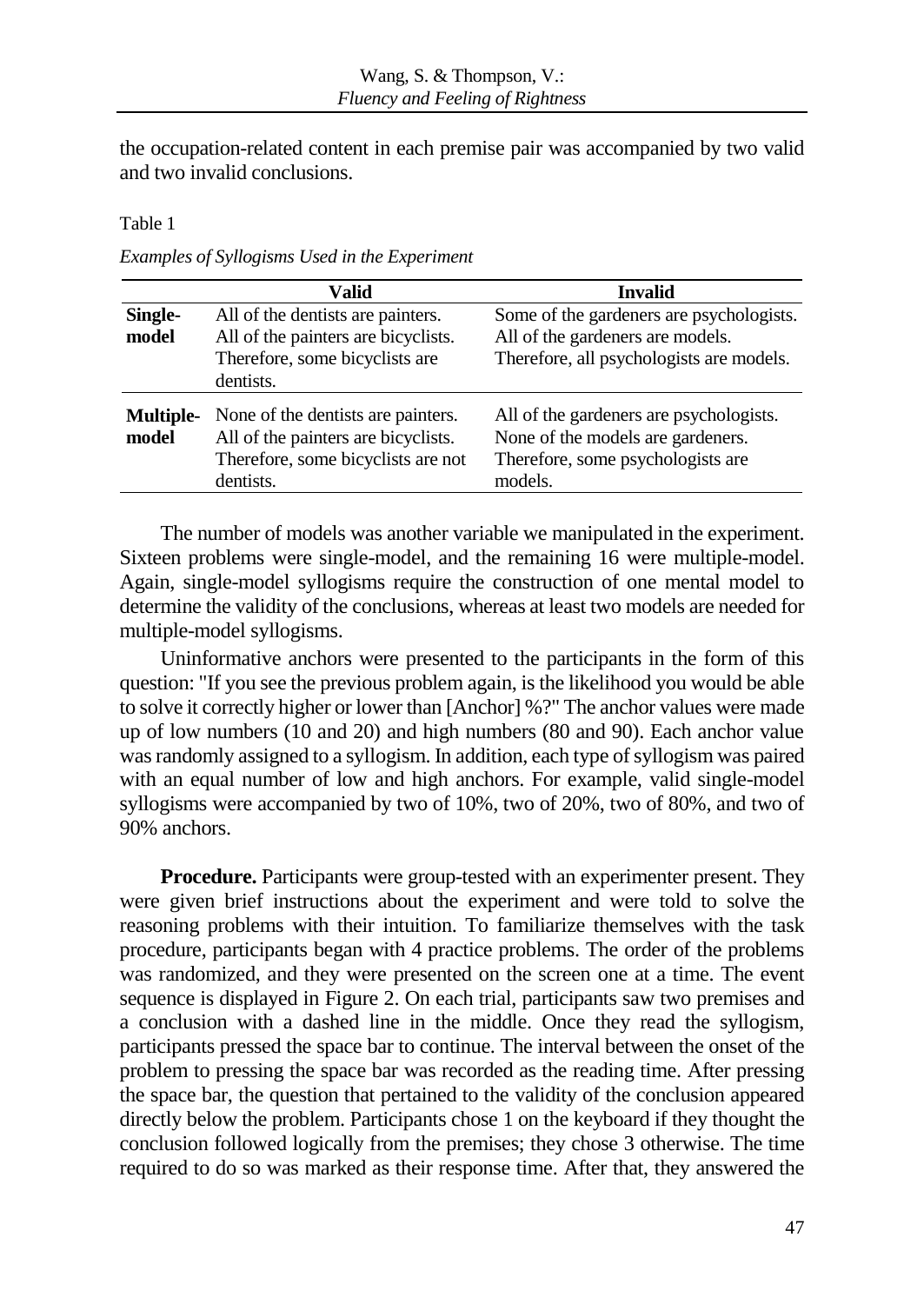following question about their re-answer choices: "If you see the previous problem again, is the likelihood you would be able to solve it correctly higher or lower than [Anchor] %?" Participants chose either higher or lower for this question. They then provided their FOR ratings from 0 to 100, indicating how right they felt about their previous answer. Participants were asked about whether they would like to solve this problem again after they have solved all the problems to improve their overall score. In fact, no problems were presented to them the second time. There was a manipulation check in the end, asking participants if they actually answered with their intuition.



*Figure 2.* The trial progression for Experiment 1.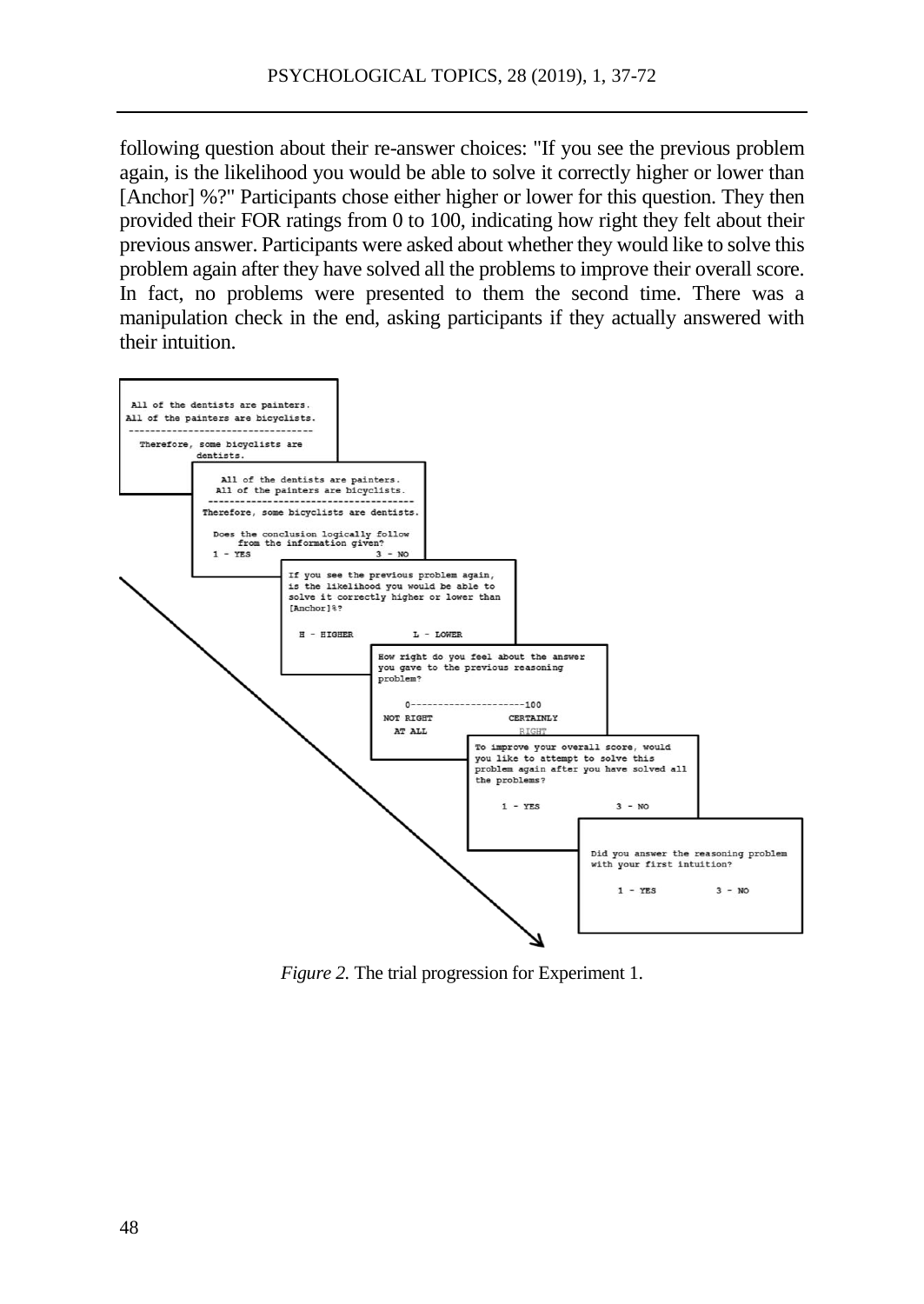# **Results**

 $\overline{a}$ 

Trials with missing FORs (i.e., the enter key was pressed without a numerical value) were discarded. Additionally, trials on which participants reported that they failed to provide an intuitive answer were also excluded from further analyses, which was about 4.8% of the data<sup>2</sup>. A 2 (Anchor [low, high]) x 2 (Model [single, multiple]) x 2 (Validity [valid, invalid]) repeated-measures ANOVA was performed on 4 dependent variables: FORs, re-answer-choices, composite RT (the sum of response time and reading time), and accuracy. Because the focus of our study was on the relationship between FOR, fluency, and re-answer choices, the accuracy analyses are reported in Appendix B. Results with *p* < .05 were reported as significant. Paired *t*tests were used to examine the simple main effects of the interactions.

**FOR.** The grand mean FOR rating collapsing across all levels of all factors was 82.71. The mean FOR in each of the eight cells in the 2 x 2 x 2 design are plotted in Figure 3. Consistent with our hypotheses, syllogisms paired with low anchors were rated lower on FOR ( $M = 81.61$ ,  $SD = 1.41$ ) than high-anchor syllogisms ( $M = 83.81$ ,  $SD = 1.32$ ),  $F(1,63) = 7.559$ ,  $p = .008$ ,  $\eta_p^2 = .107$ . As predicted, FORs were higher for single-model syllogisms  $(M = 84.92, SD = 1.28)$  than for multiple-model syllogisms ( $M = 80.51$ ,  $SD = 1.45$ ),  $F(1,63) = 30.687$ ,  $p < .001$ ,  $\eta_p^2 = .328$ . There was also a significant interaction between model and validity,  $F(1,63) = 7.721$ ,  $p = .007$ ,  $\eta_p^2$  = .109. Values for the interaction are presented in Table 2. People gave higher FORs for single-model than for multiple-model syllogisms when the problems were valid  $(+5.88; t(63) = 5.019, p < .001)$ , but this difference was smaller when the problems were invalid  $(+3.00; t(63) = 4.290, p < .001)$ .

<sup>&</sup>lt;sup>2</sup> We also examined the effect of outliers on the data for all of the experiments. Removing RTs that were longer than 2 standard deviations away from the mean RT for each participant resulted in no significant changes. Therefore, we proceeded with the analysis without excluding the outliers.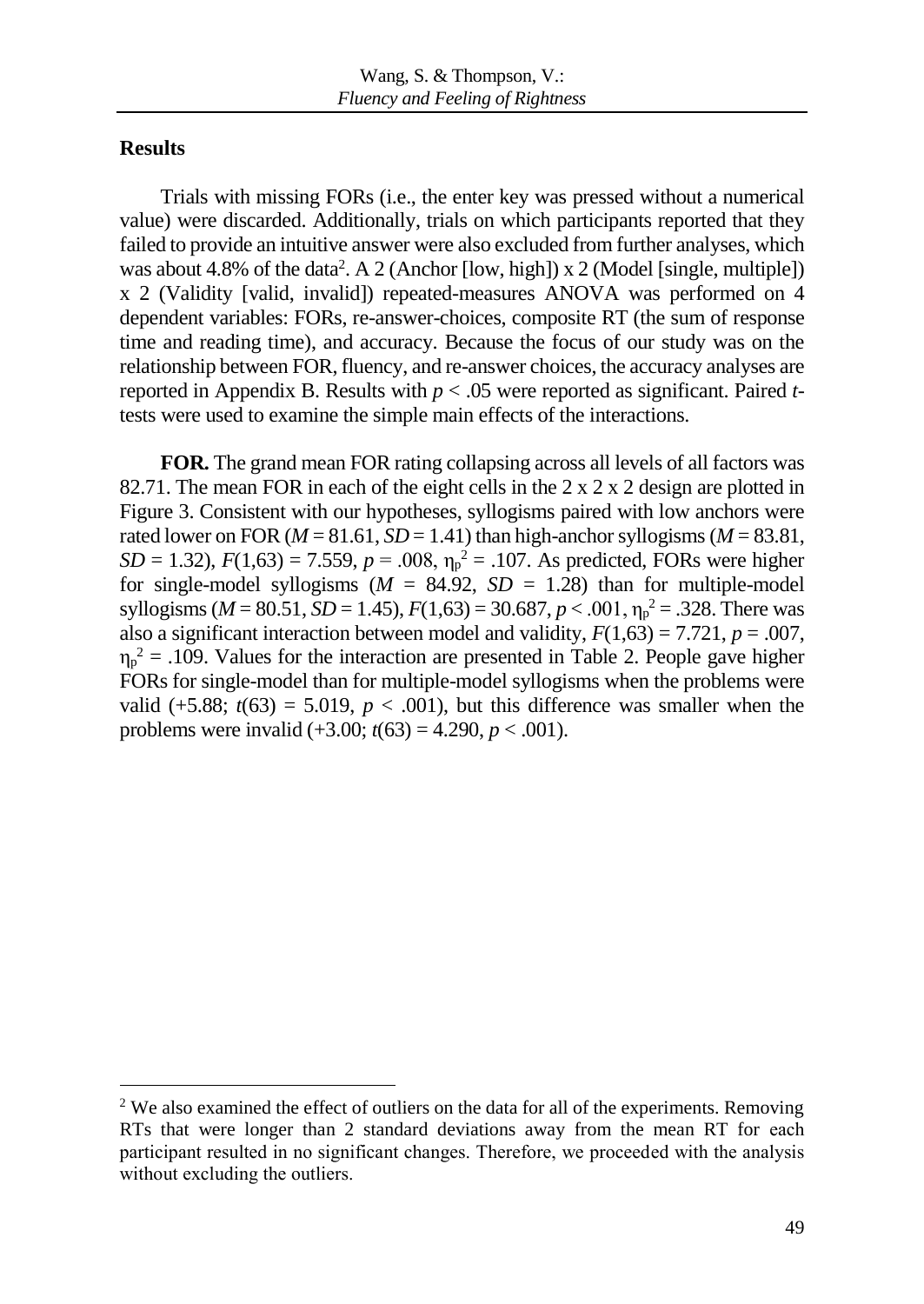

*Figure 3.* Mean FORs in Experiment 1 as a function of anchor, model and validity. Error bars represent standard errors.

*Mean FORs by Model and Validity*

| <b>Model</b> | Validitv | Mean  | <b>Std. Error</b> |    |
|--------------|----------|-------|-------------------|----|
| Single       | Valid    | 86.36 | 1.26              | 64 |
|              | Invalid  | 83.47 | 1.48              | 64 |
| Multiple     | Valid    | 80.36 | 1.59              | 64 |
|              | Invalid  | 80.66 | 1.49              | 64 |

**Re-Answer Choices.** The overall mean probability of re-answering was 0.21. The data are plotted in Figure 4. Consistent with Hypothesis A and B, participants were less likely to re-answer single-model syllogisms ( $M = 0.18$ ,  $SD = 0.03$ ) than multiple-model syllogisms ( $M = 0.23$ ,  $SD = 0.04$ ),  $F(1,63) = 8.845$ ,  $p = .004$ ,  $\eta_p^2$  $= .123$ . The interaction between model and validity was also significant,  $F(1,63) =$ 5.010,  $p = .029$ ,  $\eta_p^2 = .074$ . Values for the interaction are presented in Table 3. When the problems were invalid, people were more likely to re-answer multiple-model syllogisms than single-model ones  $(+0.090; t(63) = 4.797, p < .001)$ , but this difference was not found in valid problems  $(+0.015; t(63) = 0.581, p = .564)$ . Contrary to Hypothesis A, the main effect of anchor was not significant,  $F(1,63) =$ 0.007,  $p = .933$ ,  $\eta_p^2 < .001$ .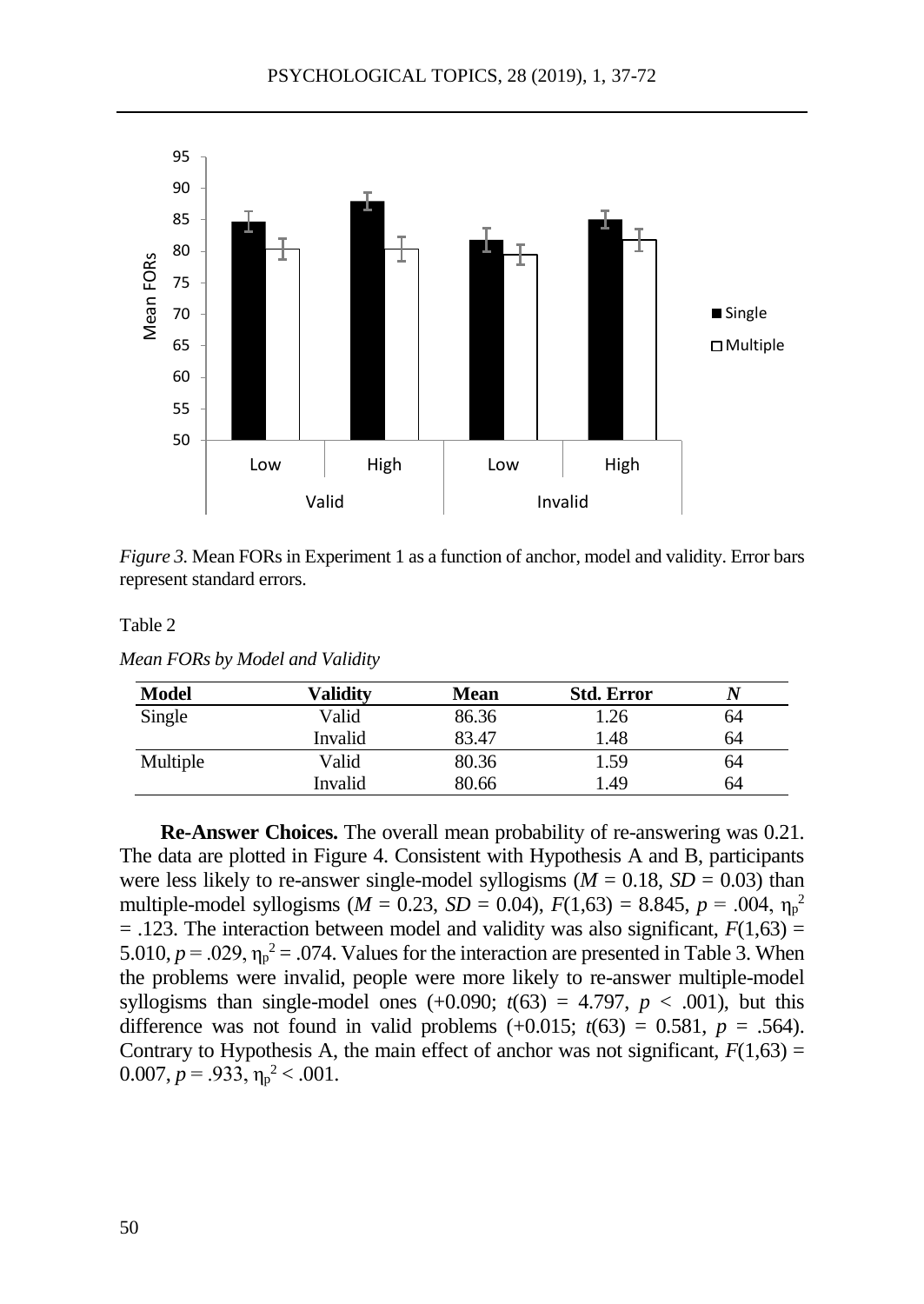

*Figure 4.* Probability of re-answering in Experiment 1 as a function of anchor, model and validity. Error bars represent standard errors.

*Probability of Re-Answering by Model and Validity*

| Model    | Validitv | <b>Mean</b> | <b>Std. Error</b> |    |
|----------|----------|-------------|-------------------|----|
| Single   | Valid    | 0.193       | 0.035             | 64 |
|          | Invalid  | 0.172       | 0.033             | 64 |
| Multiple | Valid    | 0.209       | 0.036             | 64 |
|          | Invalid  | 0.255       | 0.037             | 64 |

**Composite RT.** We combined the reading time and the response time in order to calculate the composite RT, which served as our proxy for fluency. Twenty-three participants' reading time data were not logged, and therefore, we performed the analysis with 41 participants. The data are presented in Figure 5. Participants solved single-model syllogisms faster  $(M = 14.49, SD = 0.79)$  than multiple-model syllogisms ( $M = 16.70$ ,  $SD = 0.96$ ),  $F(1,40) = 13.955$ ,  $p = .001$ ,  $\eta_p^2 = .259$ . Furthermore, the model and validity interaction was marginally significant, *F*(1,40)  $= 3.833, p = .057, \eta_p^2 = .087$ . Values for the interaction are displayed in Table 4. For valid syllogisms, participants solved single-model problems faster than multiplemodel ones  $(-2.93; t(40) = -3.380, p = .002)$ , whereas the difference between composite RT was marginally significant for invalid syllogisms (-1.27; *t*(40) = -1.863,  $p = .07$ ). The size of the anchors had no effect on composite RT,  $F(1, 40) = 1.266$ , *p*  $= .267, \eta_p^2 = .031.$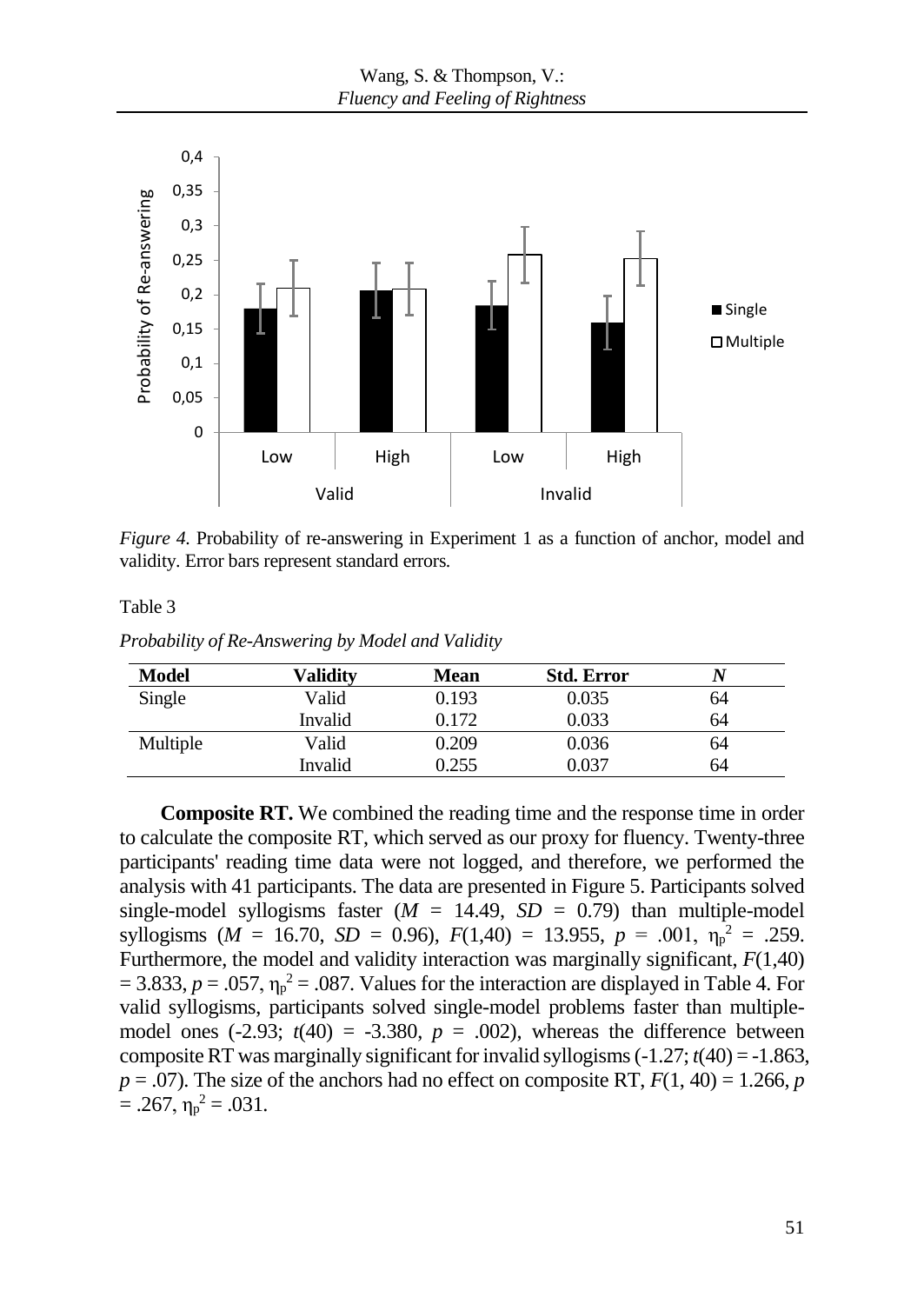

*Figure 5*. Mean composite RT for Experiment 1 as a function of anchor, model and validity. Error bars represent standard errors.

*Mean Composite RT by Model and Validity*

| Model    | Validitv | <b>Mean</b> | <b>Std. Error</b> |    |
|----------|----------|-------------|-------------------|----|
| Single   | Valid    | 13.82       | 0.79              |    |
|          | Invalid  | 15.16       | 0.97              |    |
| Multiple | Valid    | 16.94       | 0.99              |    |
|          | Invalid  | 16.46       | 0.08              | 41 |

**Fluency Defined by Item RT.** To examine the relationship between fluency, re-answer choices, and FOR, we computed a median composite RT (i.e., the sum of reading time and response time) for each participant<sup>3</sup>. Then, we divided their responses into those that were fluently and disfluently generated. Fluently generated answers had composite RTs shorter than the participants' median composite RT and disfluent items had longer composite RTs. Consistent with previous research (Thompson et al., 2011, 2013), fluently produced answers were given higher FORs  $(M = 83.54, SD = 10.58)$  than their disfluent counterparts  $(M = 81.11, SD = 11.13)$ ,

 $\overline{a}$ 

<sup>&</sup>lt;sup>3</sup> We also computed a median reading RT for each of the 41 participants whose reading time were logged. Consistent with the composite RT analysis, fluently read problems were given higher FORs ( $M = 85.95$ ,  $SD = 11.00$ ) than their less fluent counterparts ( $M = 81.12$ ,  $SD = 10.82$ ),  $t(40) = 5.963$ ,  $p < .001$ . The effect of fluency on re-answer choices was only marginally significant,  $t(40) = -1.748$ ,  $p = .088$ . However, the trend was similar to the composite RT data, in that people were more likely to re-answer disfluent problems  $(M =$ 0.23,  $SD = 0.29$ ) than their fluent counterparts ( $M = 0.19$ ,  $SD = 0.26$ ).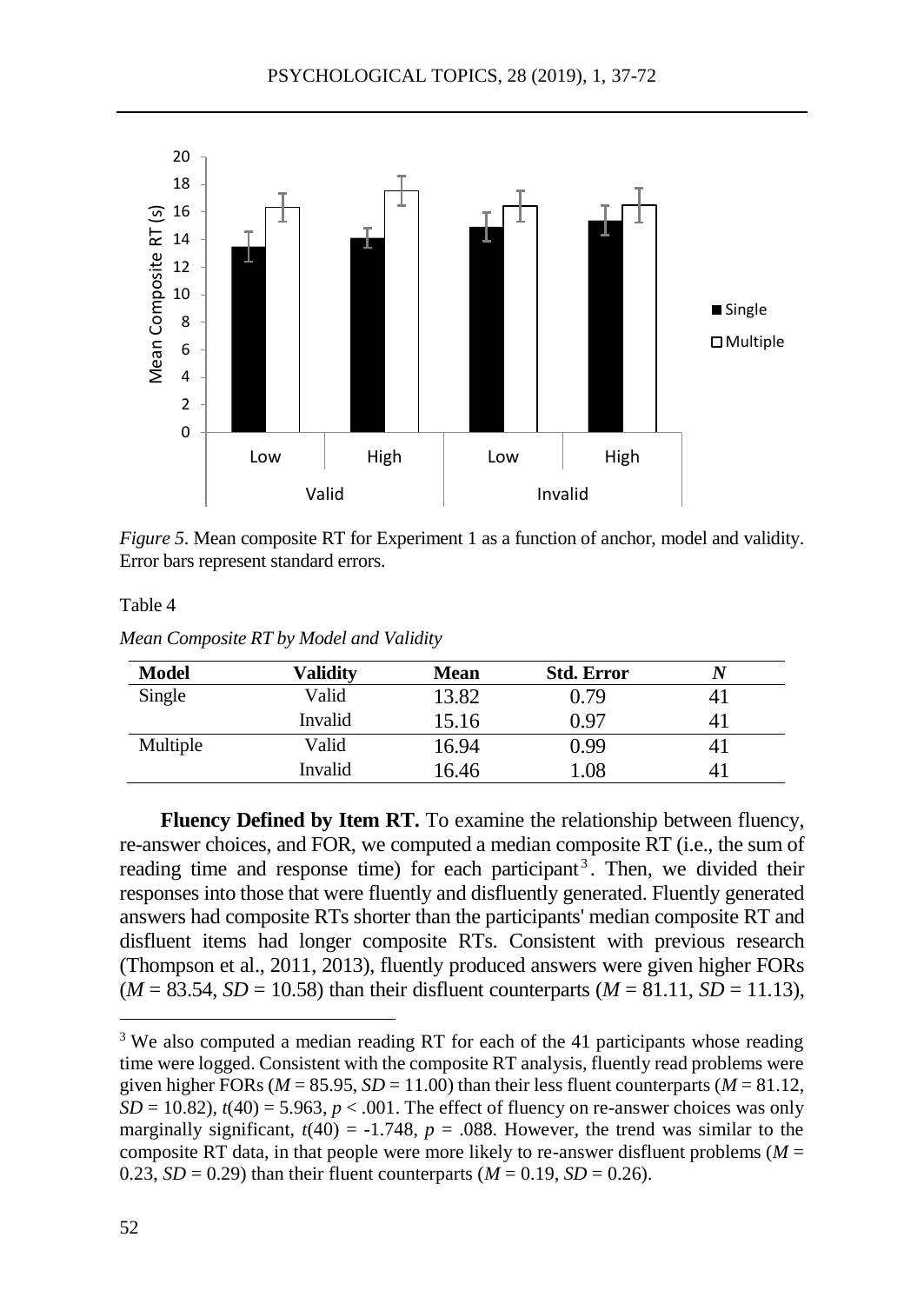$t(40) = 4.937$ ,  $p < .001$ . Additionally, we compared FORs for items based on participants' re-answer choices. FORs for the items participants preferred to reanswer ( $M = 75.47$ ,  $SD = 15.87$ ) were lower than for those they did not prefer to reanswer ( $M = 83.58$ ,  $SD = 10.92$ ),  $t(46) = -3.083$ ,  $p = .003$ . We also examined the fluency effect on re-answer choices, which was also significant,  $t(40) = -1.998$ , *p*  $= .05$ . Participants on average preferred reattempting disfluent problems ( $M = 0.24$ ,  $SD = 0.26$ ) than fluent ones ( $M = 0.21$ ,  $SD = 0.27$ ). These analyses suggested that fluently generated responses were associated with higher FORs which also lowered participants' likelihood of reattempting the problems.

### **Discussion**

**Number of Models.** In the current experiment, we verified that the number of models affected answer fluency. That is, people were more fluent at solving singlemodel syllogisms than multiple-model ones. We further observed that people's FOR ratings were higher for single-model syllogisms than for their multiple-model counterparts, and subsequently, they were less likely to choose the former to reanswer. These results were consistent with both of our hypotheses, because both hypotheses support that FOR can predict re-answer choices when it is influenced by answer fluency. Evidence from item-based RT analysis also demonstrated the expected relationship between FORs and re-answer choices in that FORs were lower for the problems people were willing to reattempt.

**Size of Anchors.** We were able to demonstrate the anchoring effect on FOR (Figure 5) without affecting fluency as shown by the non-significant results on reading time and response time. People gave higher FORs to problems paired with high anchor values than their low counterparts without affecting answer fluency. However, their re-answer choices were unaffected by the size of the anchors. These data exclusively supported Hypothesis B because it seems that only cues that influence FORs through the effect of answer fluency can predict subsequent reanswer choices.

One possible explanation is that the size of anchors, unlike the number of models, can affect the judgement of the experience (i.e., FOR), but not the experience per se. FOR is intended to capture the judgement of the experience of being correct, which like other judgements can be altered by means such as anchoring (England  $\&$ Serra, 2012; Yang et al., 2018; Zhao, 2012; Zhao & Linderholm, 2011). It is plausible that answer fluency is the source of the actual experience, which in turn predicts peoples' subsequent re-answer choices. On the other hand, cues that directly affect FOR may only influence the judgement of the FOR, but not affect the experience associated with solving the problem. We postulate that this latter experience drives re-answer choices. Our item-based RT analysis was consistent with this hypothesis: FORs were lower for less fluent problems, and people tended to reattempt these problems more often than their fluent counterparts. In other words, fluency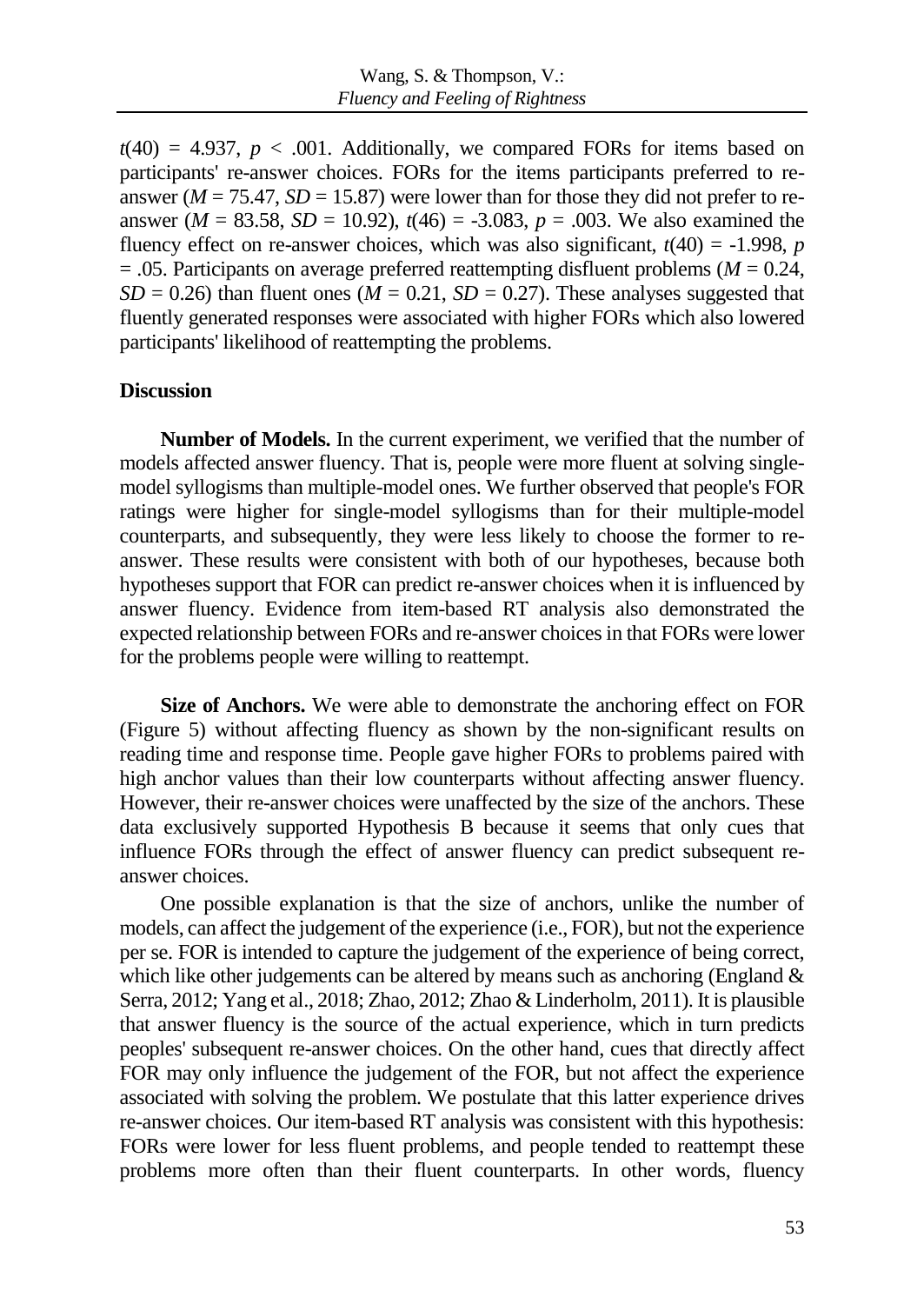contributed to the sense of being right as reflected by the FOR rating, which in turn predicted people's succeeding re-answer choices. Thus, affecting FOR without affecting fluency may remove its behavioural consequences.

An alternative explanation is that the anchoring effect on re-answer choices was undetectable due to the task and measure we deployed in the experiment. These syllogisms were abstract and difficult compared to the task used in previous metamemory research, which was memorizing word-pairs (Yang et al., 2018). The difficulty of the reasoning task might have reduced people's overall motivation to reattempt the problems. As a result, the probability of people attempting to re-answer in the current experiment was only about 20% compared to the likelihood of restudying in previous research which was about 36%. People's re-answer choices might have resulted in a floor effect where the variances produced by the size of anchors could not be measured with the current task.

In the next experiment, the aim was to confirm the effects of number of models and size of anchors on re-answer choices. We attempted to replicate the current study again, but slightly changed the instructions by telling the participants "Some of the problems are very difficult." The reason for this was to reduce people's overall FORs with the hope of increasing the number of problems that people choose to re-answer.

#### **Experiment 2**

The goal of Experiment 2 was to replicate the relationships amongst cues, FORs and re-answer choices as found in the previous experiment while attempting to increase the number of re-answer choices.

#### **Method**

**Participants**. Sixty-four participants (33 males and 31 females,  $M = 23$  years) were recruited from the University of Saskatchewan. They took part in the study for course credit.

**Materials and Procedure.** The stimuli, design and procedure were the same as in Experiment 1, with one exception. The instructions of the current study emphasized that "Some of the problems are very difficult." This description was not present in the previous experiment.

# **Results**

Trials with missing FORs and those that were not answered intuitively were excluded from further analyses, which accounted for 2.5% of the data. A 2 (Anchor [low, high]) x 2 (Model [single, multiple]) x 2 (Validity [valid, invalid]) repeated-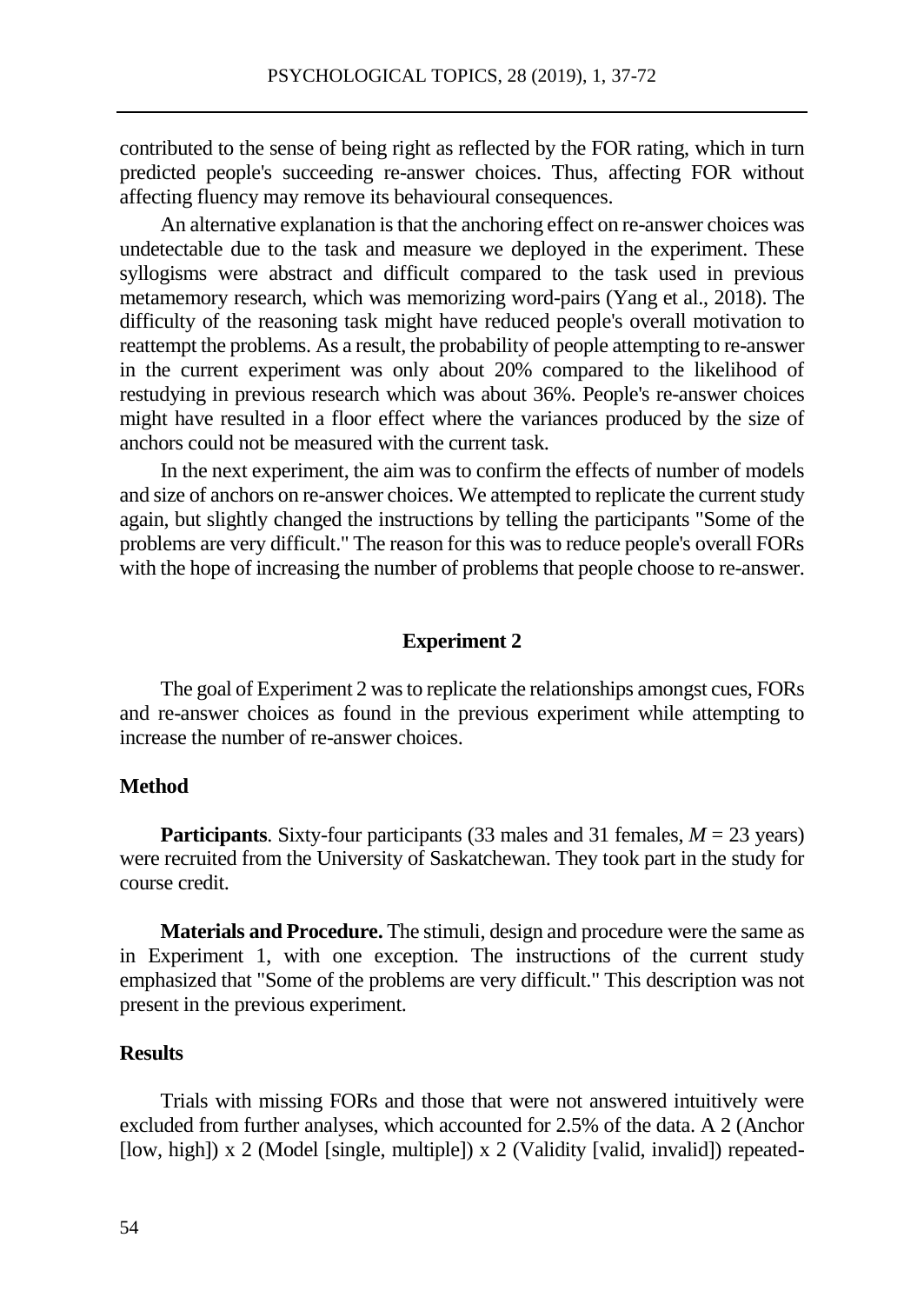measures ANOVA was performed on 4 dependent variables: FOR, re-answer choices, composite RT (the sum of reading time and response time), and accuracy. Results with *p* < .05 were reported as significant. Paired *t*-tests were employed to reveal the simple main effects for significant interactions. The accuracy data are analyzed in Appendix C.

**FOR.** The mean FOR rating collapsing all levels was 83.82. The FOR data are plotted in Figure 6. As found in Experiment 1, participants gave higher FORs for single-model syllogisms ( $M = 85.90$ ,  $SD = 1.56$ ) than for their multiple-model counterparts ( $M = 81.73$ ,  $SD = 1.73$ ),  $F(1,63) = 40.148$ ,  $p < .001$ ,  $\eta_p^2 = 0.389$ . Once again, they also rated high-anchor syllogisms (*M* = 85.09, *SD* = 1.53) higher on FOR than low-anchor ones ( $M = 82.54$ ,  $SD = 1.80$ ),  $F(1,63) = 8.238$ ,  $p = .006$ ,  $\eta_p^2 = .116$ . The main effect of validity was significant,  $F(1,63) = 7.623$ ,  $p = .008$ ,  $\eta_p^2 = .108$ . Valid syllogisms ( $M = 84.82$ ,  $SD = 1.61$ ) were given higher FORs than invalid ones  $(M = 82.82, SD = 1.70)$ . Consistent with Experiment 1, the interaction between model and validity was significant,  $F(1,63) = 6.663$ ,  $p = .012$ ,  $\eta_p^2 = 0.096$ . The values for the interaction are displayed in Table 5. To decompose this interaction, people gave higher FORs to single-model syllogisms than to multiple-model ones when the problems were valid  $(+6.13; t(63) = 6.392, p < .001)$ , but the difference was smaller for invalid problems  $(+2.24; t(63) = 2.187, p = .032)$ , replicating Experiment 1.



*Figure 6.* Mean FORs in Experiment 2 as a function of model, anchor, and validity. Error bars represent standard errors.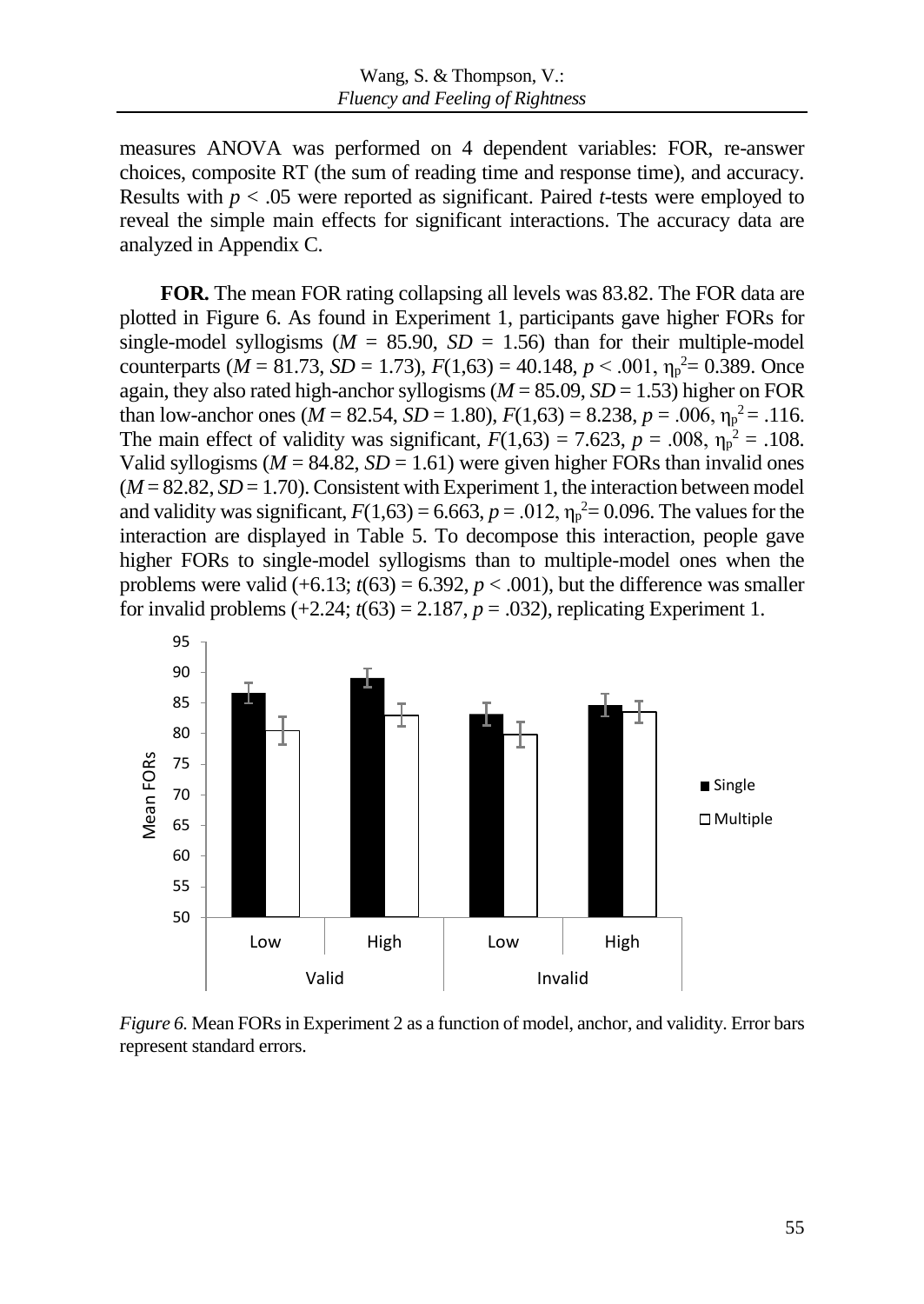| Model    | Validitv | <b>Mean</b> | <b>Std. Error</b> |    |
|----------|----------|-------------|-------------------|----|
| Single   | Valid    | 87.88       | 1.48              | 63 |
|          | Invalid  | 83.93       | 1.71              | 63 |
| Multiple | Valid    | 81.76       | 1.86              | 63 |
|          | Invalid  | 81.70       | l.83              | 63 |

*Mean FORs by Model and Validity*

**Re-Answer Choices**. The overall mean probability of re-answering was 0.20, only 0.01 lower than in Experiment 1. The data are illustrated in Figure 7. The values for the interaction are displayed in Table 6. Contrary to Experiment 1, there was a marginally significant interaction between model and anchor,  $F(1,63) = 3.805$ , *p*  $= .056$ ,  $\eta_p^2 = .057$ . Participants were more likely to reattempt the multiple-model problems than their single-model counterparts for the low-anchor problems (+0.05;  $t(63) = 2.379$ ,  $p = .020$ ), but the pattern disappeared for the high-anchor problems  $(+0.01, t(63) = 0.267, p = .790)$ . Again, there was no anchoring effect on re-answer choices,  $F(1,63) = 0.244$ ,  $p = .623$ ,  $\eta_p^2 = .004$ .



*Figure 7.* Mean probability of re-answering in Experiment 2 as a function of model, anchor, and validity. Error bars represent standard errors.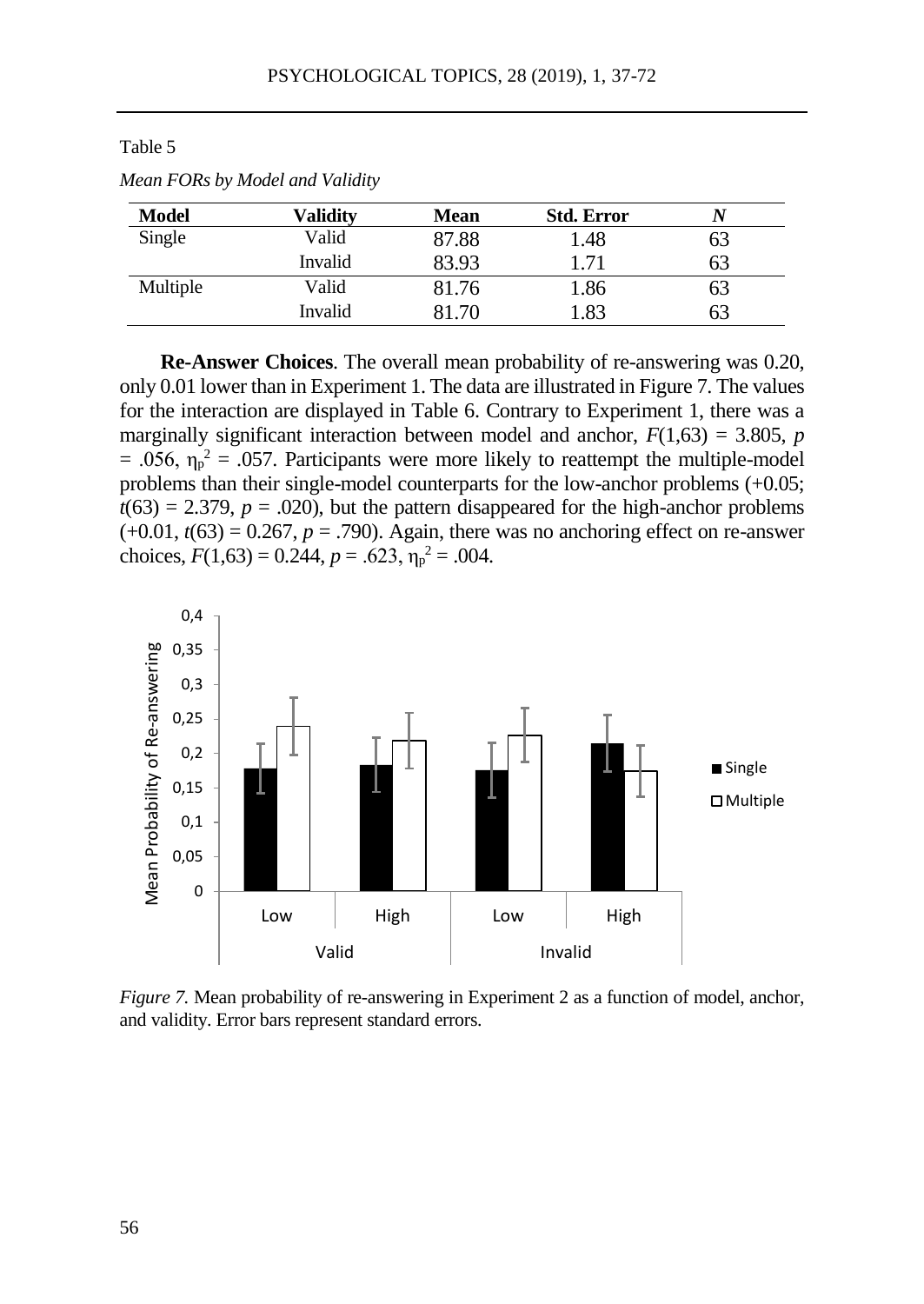| Model    | Validitv | <b>Mean</b> | <b>Std. Error</b> |    |
|----------|----------|-------------|-------------------|----|
| Single   | Valid    | $\rm 0.18$  | 0.04              | 63 |
|          | Invalid  | 0.20        | 0.04              | 63 |
| Multiple | Valid    | 0.23        | 0.04              | 63 |
|          | Invalid  | 0.20        | $0.04\,$          | 63 |

*Mean FORs by Model and Anchor*

**Composite RT**. Again, we computed the composite RT, which is the combination of participants' reading time and response time to the problems as our proxy for fluency. The overall mean composite RT was 20.02 seconds. The data are plotted in Figure 8. Replicating results found in Experiment 1, participants responded to single-model problems  $(M = 18.40, SD = 0.99)$  faster than multiple-model problems ( $M = 21.64$ ,  $SD = 1.36$ ),  $F(1,63) = 24.920$ ,  $p < .001$ ,  $\eta_p^2 = .283$ . Again, the main effect of anchor on RTs was non-significant,  $F(1,63) = 0.376$ ,  $p = .542$ ,  $\eta_p^2$  $=.093.$ 



*Figure 8.* Mean composite RT in Experiment 2 as a function of model, anchor, and validity. Error bars represent standard errors.

**Fluency Defined by Item RT.** As in Experiment 1, we computed a median composite RT for each participant. Composite RTs less than the median were coded as fluently generated and those that were longer than the median were considered as disfluent. Consistent with Experiment 1, we found that fluently generated responses were given higher FORs ( $M = 85.57$ ,  $SD = 13.53$ ) than their disfluent counterparts  $(M = 82.26, SD = 13.33), t(63) = 3.560, p = .001$ . We again compared the FORs of participants' responses according to their re-answer choices. The items participants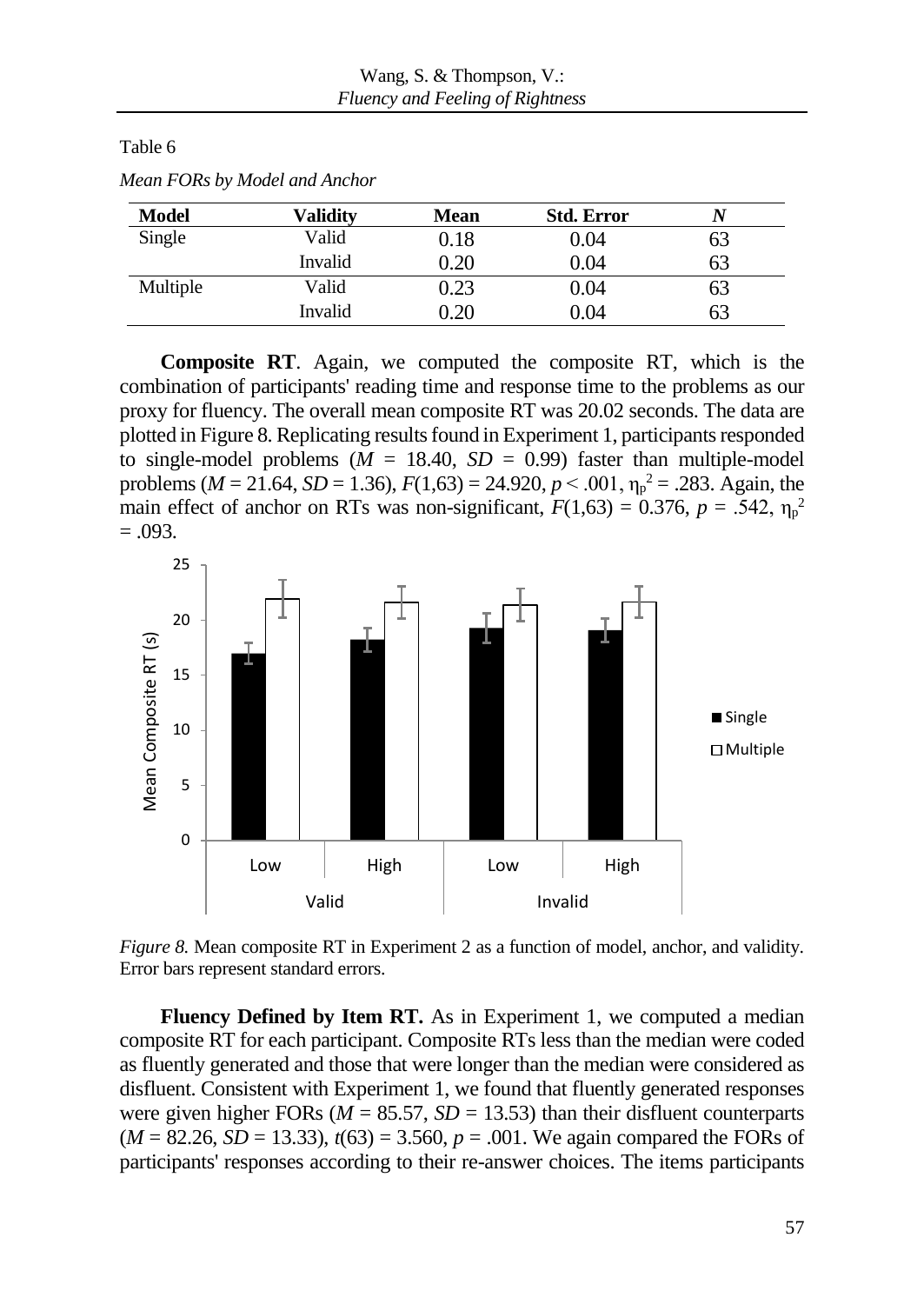preferred to re-answer were given lower FORs  $(M = 74.46, SD = 21.26)$  than those they were unwilling to reattempt ( $M = 84.57$ ,  $SD = 13.54$ ),  $t(52) = -4.110$ ,  $p < .001$ . Additionally, there was a fluency effect on re-answer choices,  $t(63) = -4.159$ ,  $p < .001$ . Participants were more willing to choose to re-answer disfluent problems (*M* = 0.24,  $SD = 0.29$ ) than their fluent counterparts  $(M = 0.16, SD = 0.26)$ .

### **Discussion**

We attempted to remove the floor effect of re-answer choices in Experiment 1. In the current experiment, we modified the instructions by telling participants that "Some of the problems are very difficult", but the instruction manipulation did not increase their re-answering probabilities.

**Size of Anchors**. Consistent with the results found in Experiment 1, the size of anchors influenced FORs without affecting answer fluency. People gave higher FORs to high-anchor syllogisms than their low-anchor counterparts, but their composite RT was not subject to the anchoring effect. Moreover, re-answer choices were not affected by the size of anchors. These data provided evidence supporting Hypothesis B, which posits that cues directly influencing FOR cannot predict subsequent re-answer choices unless they also affect answer fluency.

**Number of Models**. Replicating the effect of models on FORs from Experiment 1, the number of models affected people's FORs in that single-model syllogisms were rated higher on FORs than their multiple-model counterparts. The latter involves representing and testing two or more models, requiring more cognitive effort than the former. Furthermore, the number of models also influenced answer fluency. That is, people solved the single-model syllogisms more fluently than multiple-model ones, replicating the results found in Experiment 1. Unlike in Experiment 1, however, the model variable did not systematically affect re-answer choices.

In the current experiment, one of the manipulated variables, number of models, failed to produce any effects on re-answer choices, despite affecting both FOR and fluency. These data are difficult to explain. They also appeared to contradict the results from the item-based RT analysis. To foreshadow, we observed this null effect of number of models on re-answer choices in the next two experiments as well. We return to this issue in the General Discussion.

### **Experiments 3 & 4: Summary**

The next two experiments served as control conditions, in which the FOR condition was omitted. This was done to address the concern that asking participants to make FOR judgements may facilitate deliberate thinking, which would in turn lead to overstated effects like longer composite RT, increased accuracy, and a higher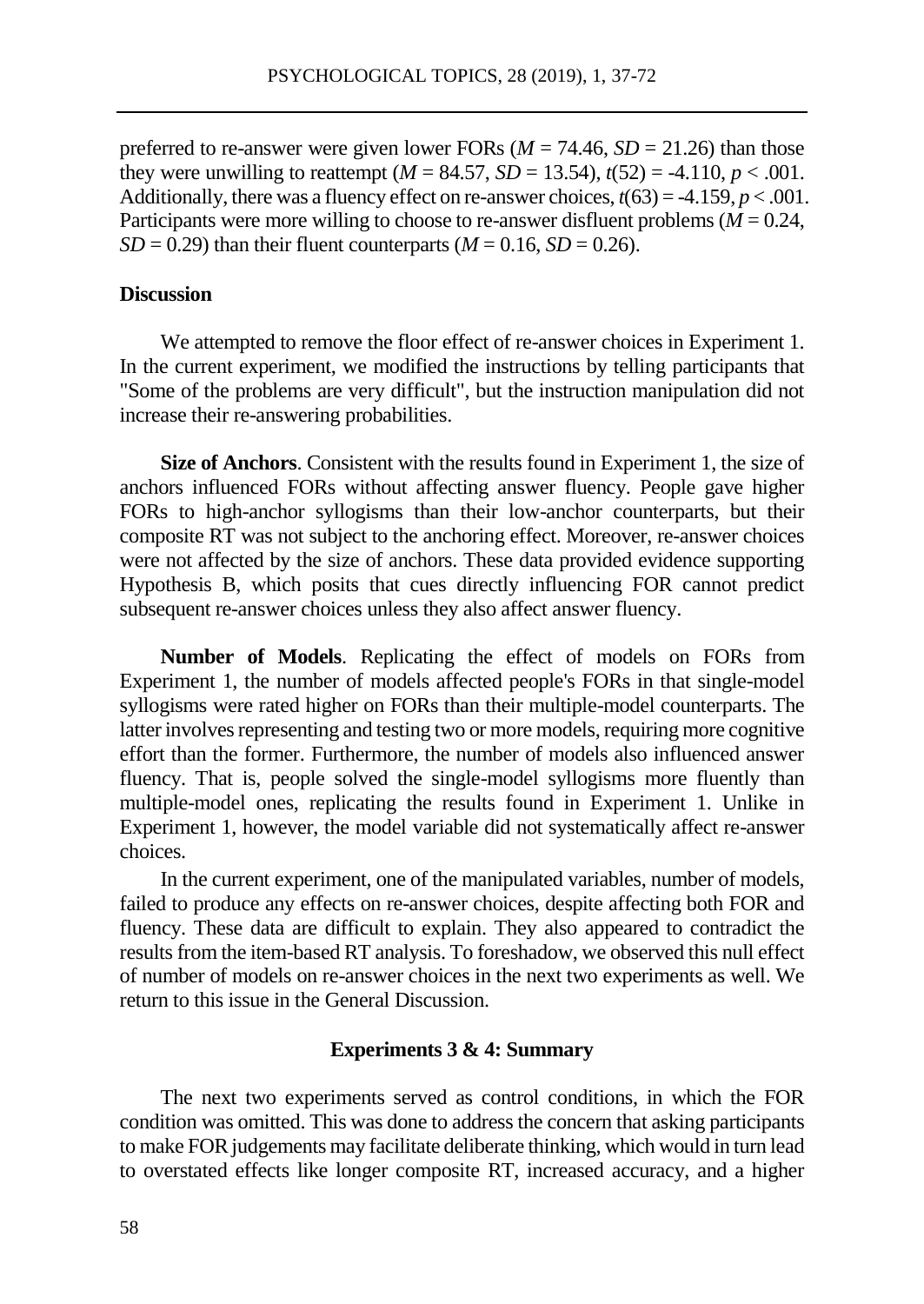probability of re-answering. To avoid redundancy, and to simplify the presentation of the findings, we will focus on the few findings that differ from those reported above, and will report the results of the two experiments together.

# **Method**

Participants. For Experiment 3, sixty-four participants (37 males and 27 females,  $M = 21$  years) were recruited from the University of Saskatchewan. These participants took part in the study for partial course credit. For Experiment 4, sixtyfour participants (36 males and 28 females,  $M = 28$  years) were recruited from the bulletin board on the University of Saskatchewan website. They received \$7.50 for their participation.

**Materials and Procedure.** The materials and procedure were the same as Experiment 1 and 2 with the exception of the FOR question. The participants in the current experiment did not see the FOR question. After they saw the question with the anchoring information, they then proceeded to indicate whether they would like to solve the previous problem again.

# **Results**

According to participants' self-reports, responses that were not answered intuitively were discarded, which accounted for 3.7% of the data. A 2 (Anchor [low, high]) x 2 (Model [single, multiple]) x 2 (Validity [valid, invalid]) repeated-measures ANOVA was performed on 3 dependent variables: re-answer choices, composite RT, and accuracy. The accuracy data are reported in Appendices D and E.

**Re-Answer Choices**. The overall mean probability of re-answering was 0.20 in Experiment 3 and .32 in Experiment 4. Consistent with Experiment 2, the main effect of model on re-answer choices was non-significant,  $F(1,63) = 0.169$ ,  $p = .683$ ,  $\eta_p^2$  $= .003$  and  $F(1,63) = 0.002$ ,  $p = .969$ ,  $\eta_p^2 < .001$  respectively, as was the effect of anchor,  $F(1,63) = 2.522$ ,  $p = .117$ ,  $\eta_p^2 = .038$  and  $F(1,63) = 2.622$ ,  $p = .110$ ,  $\eta_p^2 = .040$ .

**Composite RT.** Consistent with the previous experiments, we found a main effect of model on composite RTs,  $F(1,63) = 44.777$ ,  $p < .001$ ,  $\eta_p^2 = .415$ , and  $F(1,63)$  $= 38.140, p < .001, \eta_p^2 = .377$ , such that participants responded to the single-model syllogisms more quickly than their multiple-model counterparts. Again, the main effect of anchor was non-significant,  $F(1,63) = 0.008$ ,  $p = .930$ ,  $\eta_p^2 < .001$  and  $F(1,63)$  $= 2.622, p = .110, \eta_p^2 = .040$ . The only finding that differed from the earlier ones was that instead of an interaction between validity and models, we observed a main effect of validity,  $F(1,63) = 6.771$ ,  $p = .012$ ,  $\eta_p^2 = .097$  and  $F(1,63) = 6.001$ ,  $p = .017$ ,  $\eta_p^2$  $= .087$  in both Experiment 3 and 4. The valid syllogisms were answered faster ( $M =$ 15.27, *SD* = 0.67 and *M* = 16.94, *SD* = 0.84) than the invalid ones (*M* = 16.22, *SD* =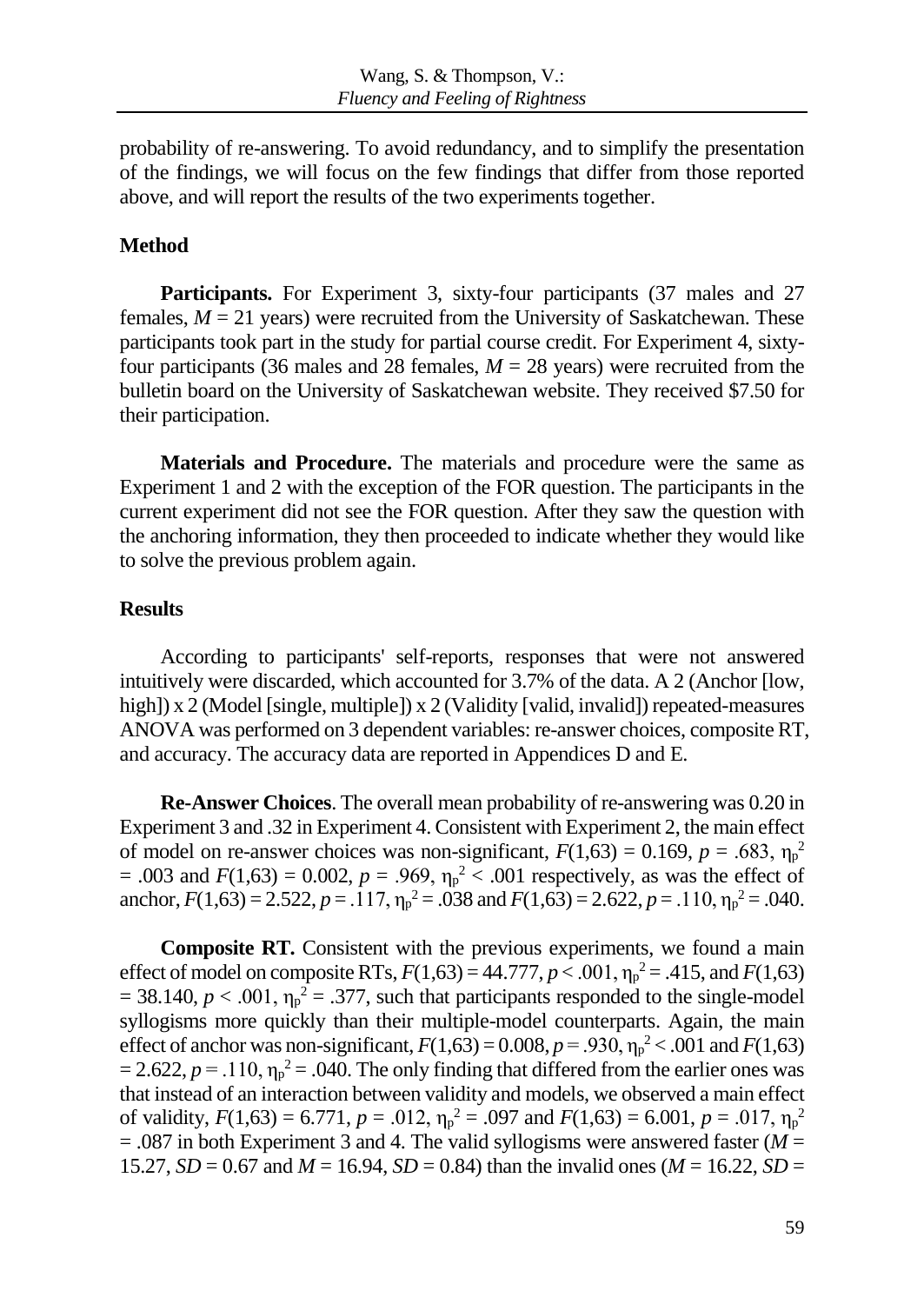0.79 and  $M = 18.10$ ,  $SD = 0.97$ ).

**Fluency Defined by Item RT.** For the item-RT analysis, we again calculated a median composite RT for every participant. Similar to findings in Experiment 1 and 2, people had a tendency to reattempt the problems that were answered less fluently  $(M = 0.22, SD = 0.22)$  than those that were answered more fluently  $(M = 0.18, SD = 0.22)$ 0.25),  $t(63) = -1.890$ ,  $p = .063$ , for Experiment 3 and  $M = 0.35$ ,  $SD = 0.31$  and  $M =$ 0.28,  $SD = 0.33$ ,  $t(63) = -3.454$ ,  $p = .001$  in Experiment 4.

**Conclusion.** The results from the current experiments closely replicated Experiments 1 and 2, which suggest that including the FOR judgment did not change people's behaviour. Crucially, we observed the relationship between fluency and reanswer choices, even when the FOR judgment was excluded. Thus, the relationship between fluency and re-answer choices did not occur because the FOR question somehow caused people to engage in analytic thinking.

**Omnibus Analysis.** The final set of analyses were performed to resolve a conundrum that emerged consistently across four experiments. Specifically, we did not find that re-answer choices differed as a function of the number of models, even though single model problems were reliably more fluent than multiple model ones, and were also given higher FORs. This is in contrast to the item-based analysis, in which we showed that more fluent items were given higher FORs and were reanswered less often.

To solve the conundrum, we categorized all of the responses made in each experiment into one of four conditions: Single & Fluent, Single & Disfluent, Multiple & Fluent, and Multiple & Disfluent. That is, for each participant, we classified each of their fluent and disfluent responses according to whether it was given to a singlemodel or multiple-model. The number of responses in each condition are displayed in Table 7. As shown by the table, the majority of the responses to single-model syllogisms were fluent, and the multiple-model problems were less fluent, consistent with the main effect of model on Composite RT. However, is it also clear that within each model type, there was a lot of variability, in that a large plurality of responses to the single-model problems were disfluent, and many responses to the multiplemodel problems were fluent. This variability may have been sufficient to mask the effect of model on re-answer choices. That is, although people chose to re-answer more often when they had responded disfluently, the fact that there were so many disfluent responses to single-model problems and fluent responses to multiple-model problems meant that the overall effect of number of models on re-answer choices was not observed.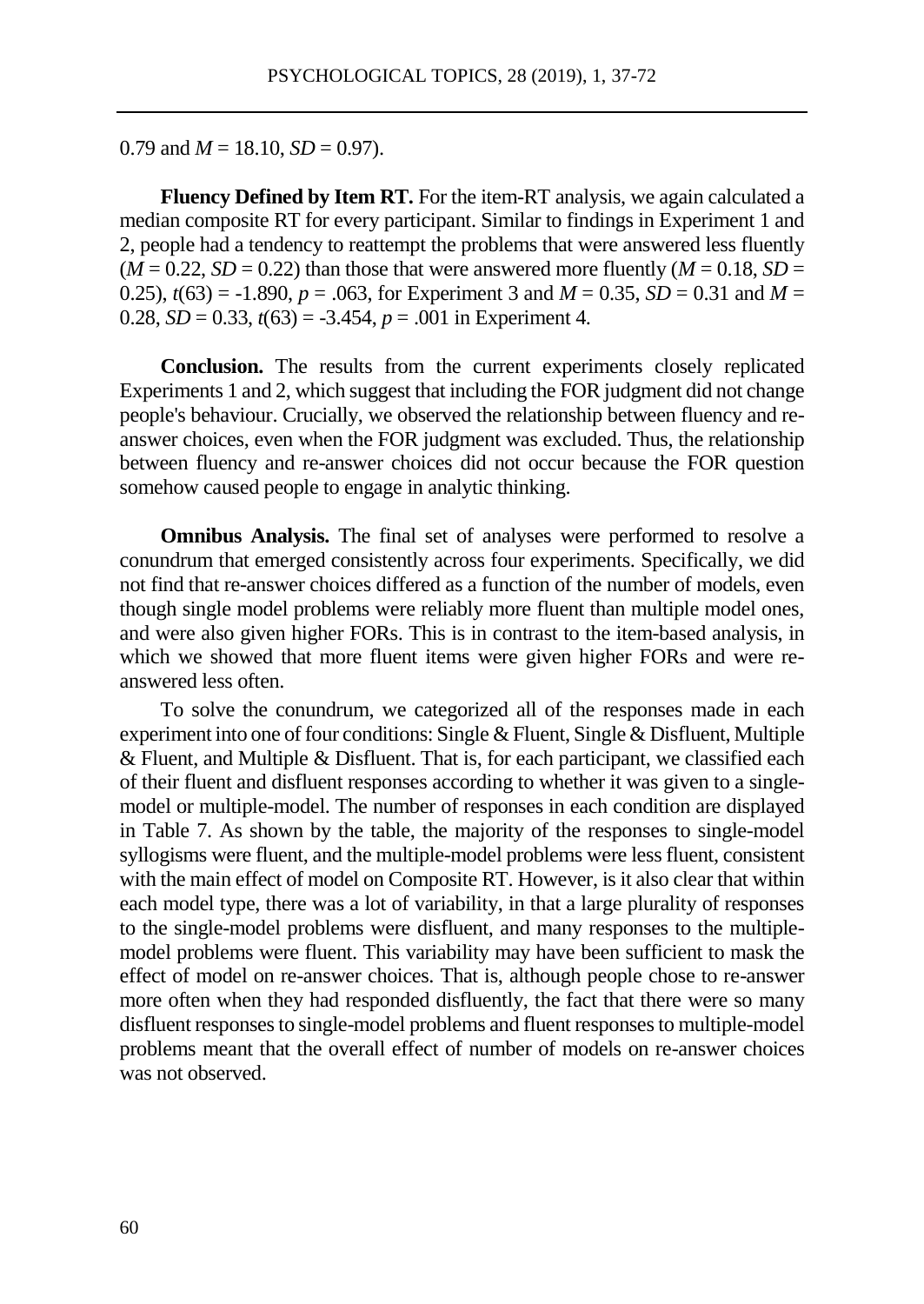|              | <b>Single. Fluent</b> | <b>Single. Disfluent</b> |      | Multiple. Fluent Multiple. Disfluent |
|--------------|-----------------------|--------------------------|------|--------------------------------------|
| E1           | 476                   | 421                      | 435  | 477                                  |
| E2           | 556                   | 444                      | 449  | 545                                  |
| E3           | 568                   | 422                      | 426  | 556                                  |
| E4           | 577                   | 435                      | 437  | 564                                  |
| <b>Total</b> | 2177                  |                          | 1747 | 2142                                 |

*Number of Syllogisms in Each Condition for all Four Experiments*

### **General Discussion**

The goal of these studies was to answer two questions: 1) is manipulating FOR ratings sufficient to affect re-answer choices? And 2) is the relationship between FOR and re-answer choices mediated by fluency? To answer these questions, we examined two variables: The anchoring variable, which did not affect answer fluency, and the number of models, which did. We also looked directly at the relationship between fluent and disfluent responses, defined for each participant, and their reanswer choices.

With respect to the first question, we have a clear answer: In four experiments, anchor values affected FOR ratings, but had no effect on re-answer choices. They also did not affect fluency. These data are inconsistent with Hypothesis A (Figure 1), and suggest that variables that raise or lower FOR judgments without also affecting the experience of fluency do not affect re-answer choices.

Instead, our data support Hypothesis B, and suggest that the relationship between FOR and re-answer choices is mediated by fluency. In four experiments, we observed that answers that are given fluently are less likely to be re-answered than those given less fluently. An important caveat to this conclusion is that a variable that reliably affected fluency, namely the number of models, did not reliably translate into an effect on re-answer choices. Our explanation for this disconnect is that the relationship between number of models and fluency was weak, as described in Table 7. Because the relationship between fluency and re-answer choices is reliable but not perfect, it is possible we failed to detect the potential relationship between models and re-answer choices.

Our data are consistent with the cue-utlization framework (Koriat, 2007), which suggests that monitoring judgements are based on experiences associated with solving the task or problem at hand. These would include, but are not limited to, feelings of fluency and disfluency. It is important to note that we do not claim that fluency is the only cue that people may rely on to inform re-answer choices, but it does appear that artificially inflating or lowering judgments via a manipulation like anchoring will not have that effect.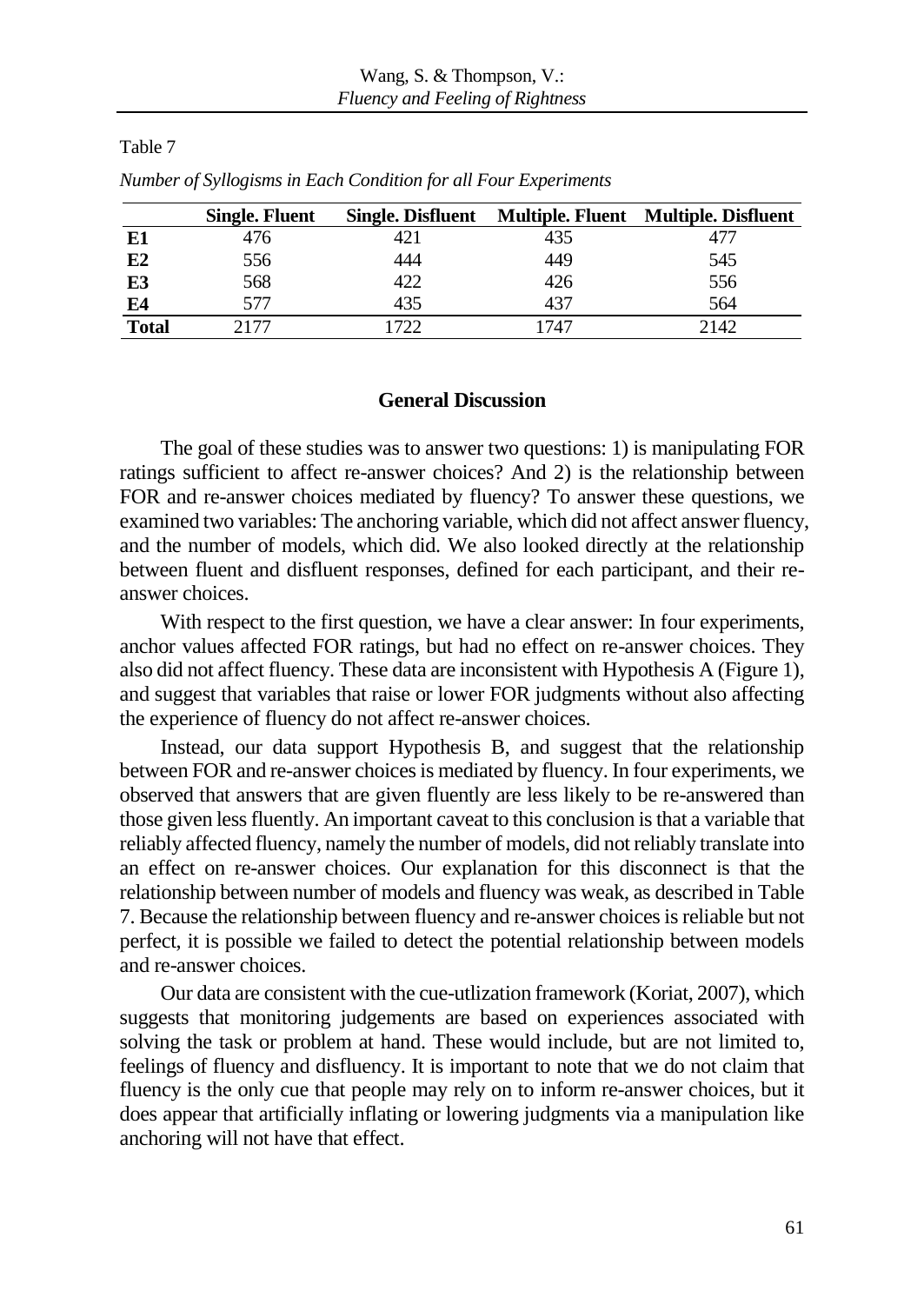In this respect, it appears that metareasoning judgments are different than metamemory judgments. Recall that Yang et al. (2018) found that the anchoring manipulation affected both JOLs and re-answer choice. This is not the first occasion in which a discrepancy has emerged between metamemory and metareasoning. Thompson, Prowse Turner et al. (2013) observed that a cue that reliably affects JOL's, namely whether the problems were presented in a fluent or disfluent font, did not impact FOR judgments. That is, when asked to memorize words, participants reliably give higher JOLs to words printed in large than small font (e.g., Rhodes & Castell, 2008). Disfluent fonts, however, do not appear to have the same impact on FOR judgments. Thus, although both JOLs and FORs share some common cues, such as fluency, it is clear that they also draw on unique sources.

Another explanation for the discrepancy between our findings and Yang et al.'s (2018), is that the re-answer question may mean different things in the context of syllogistic reasoning and learning. Syllogistic reasoning is a difficult task, and participants may not have wanted to prolong exposure to the task by choosing to reanswer a lot of questions. Thus, they may have needed a higher FOR threshold to make a re-study choice than the comparable situation in learning words. Indeed, we note that participants chose to re-answer only between 20 and 30% of the trials, even though accuracy in some conditions was at chance levels.

For this reason, it would be desirable to replicate our findings using Thompson et al.'s (2011) two-response paradigm. In this paradigm, reasoners make a quick, intuitive response, and are then given a second opportunity to reflect on their answer. Strong FORs are associated with shorter rethinking times and fewer answer changes. It thus measures rethinking behaviour, rather than rethinking intentions. Given the concerns above, it may be a better measure of analytic engagement than re-answer choices on this task.

Finally, the data strongly suggest that asking people to make FORs does not change the way they approach the task. These data jibe with Thompson et al.'s 2011 and 2013 findings. In those papers, they compared responses generated using a tworesponse paradigm to those using a single-response paradigm, and found performance to be comparable in the two conditions. In the current paper, we found that the relationship between fluency and re-answer choices was similar, regardless of whether we asked participants for FOR judgments. Thus, we can be confident that this relationship is not caused by asking participants to reflect and make FOR judgments.

### **Conclusions**

At the level of individual participants, there is a robust relationship between FORs, fluency, and re-answer choices. Responses that participants generate fluently engender higher FORs and lower re-answer choices. However, this relationship does not translate neatly to variables that affect fluency and FORs. Participants were more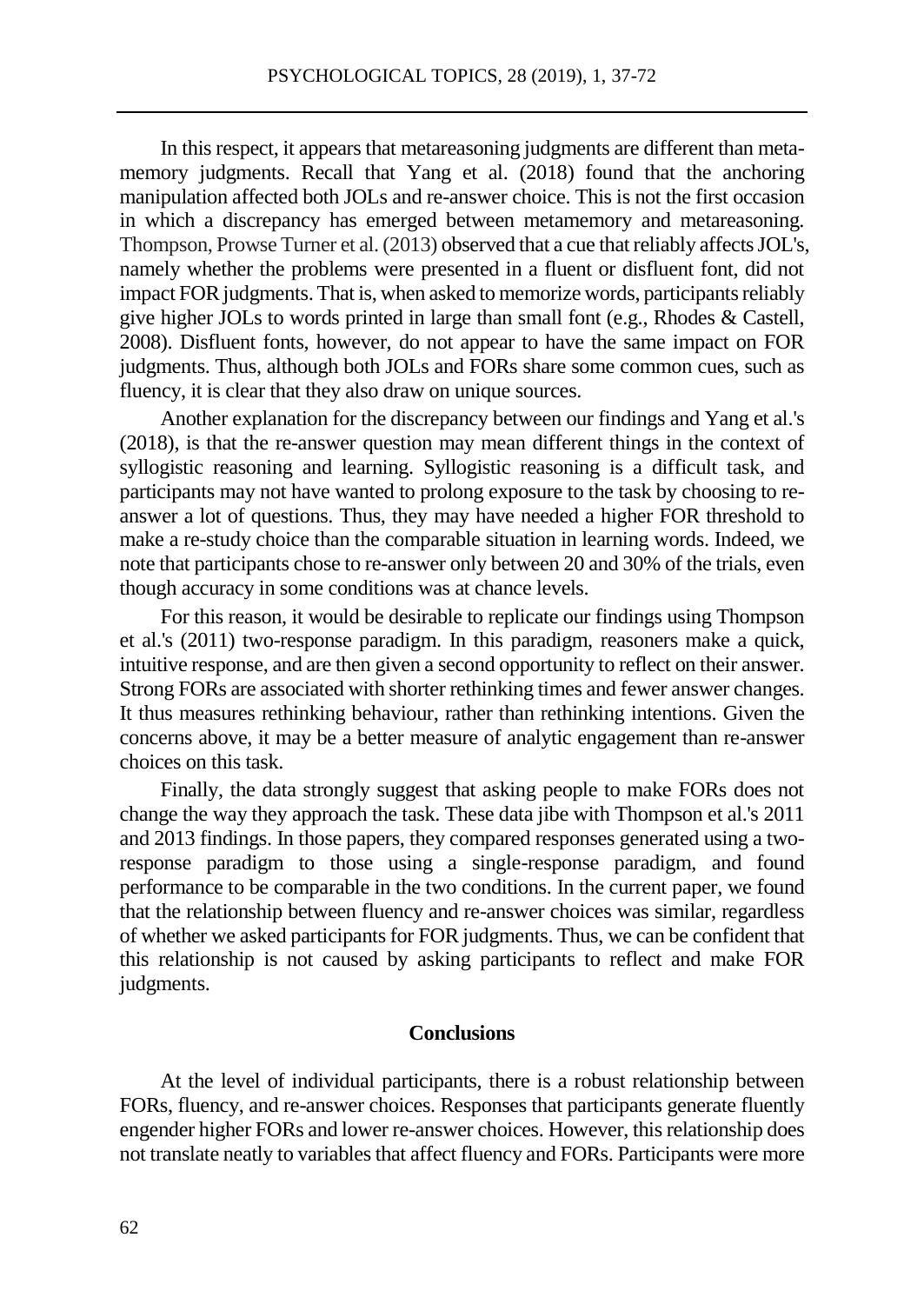fluent and gave higher FORs to single-than multiple-model problems, but this did not translate into re-answer choices. We speculate that this was due to the fact that a large plurality of single-model problems were answered disfluently, and that a large plurality of multiple-model problems were answered fluently, which might have masked the relationship between fluency and re-answer choices. We also observed that it is possible to affect FOR judgments without affecting fluency by means of an anchoring manipulation. This manipulation also did not translate into re-answer choices. Thus, we conclude that fluency experienced at the time of solving a problem produces higher FOR and re-study choices, but in order for variables that manipulate FOR to translate to re-study choices, they have to have a very strong effect on fluency.

### **Acknowledgments**

We would like to thank Jamie Campbell and Carla Krachun for their helpful comments on earlier drafts of this paper.

### **References**

- Ackerman, R., & Thompson, V. A. (2017). Meta-reasoning: Monitoring and control of thinking and reasoning. *Trends in Cognitive Sciences*, *21*(8), 608-617. https://doi.org/10.1016/j.tics. 2017.05.004
- Bajšanski, I., Močibob, M., & Valerjev, P. (2014). Metacognitive judgments and syllogistic reasoning. *Psychological Topics*, *23*(1), 143-166.
- Bajšanski, I., Žauhar, V., & Valerjev, P. (2018, in press). Confidence judgments in syllogistic reasoning: The role of consistency and response cardinality. *Thinking & Reasoning*, *25*(1), 1-34. https://doi.org/10.1080/13546783.2018.1464506
- Ball, L. J., Phillips, P., Wade, C. N., & Quayle, J. D. (2006). Effects of belief and logic on syllogistic reasoning: Eye-movement evidence for selective processing models. *Experimental Psychology, 53*(1), 77-86. http://doi.org/10.1027/1618-3169.53.1.77
- Bara, B., Bucciarelli, M., & Johnson-Laird, P. (1995). Development of syllogistic reasoning. *The American Journal of Psychology, 108*(2), 157-193. http://doi.org/ 10.2307/1423127
- Begg, I., Duft, S., Lalonde, P., Melnick, R., & Sanvito, J. (1989). Memory predictions are based on ease of processing. *Journal of Memory and Language*, *28*(5), 610-632. [https://doi.org/10.1016/0749-596X\(89\)90016-8](https://doi.org/10.1016/0749-596X(89)90016-8)
- Benjamin, A. S., Bjork, R. A., & Schwartz, B. L. (1998). The mismeasure of memory: When retrieval fluency is misleading as a metamnemonic index. *Journal of Experimental Psychology: General, 127*(1), 55-68. http://doi.org/10.1037/0096-3445.127.1.55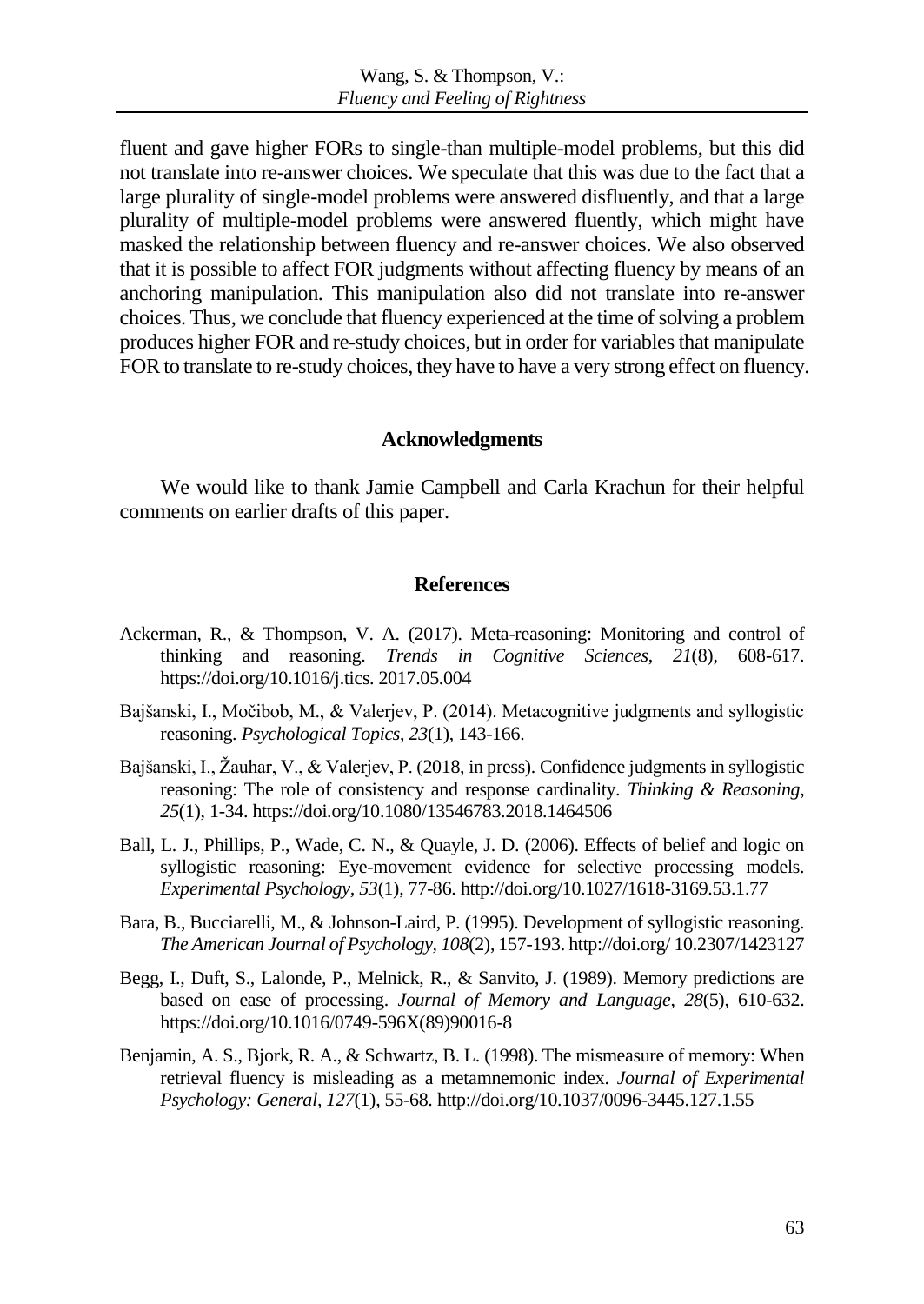- Chapman, G. B., & Johnson, E. J. (1999). Anchoring, activation, and the construction of values. *Organizational Behavior and Human Decision Processes*, *79*(2), 115-153. https://doi.org/10.1006/OBHD.1999.2841
- Copeland, D., & Radvansky, G. (2004). Working memory and syllogistic reasoning. *The Quarterly Journal of Experimental Psychology Section A*, *57*(8), 1437-1457. https://doi.org/10.1080/02724980343000846
- England, B. D., & Serra, M. J. (2012). The contributions of anchoring and past-test performance to the underconfidence-with-practice effect. *Psychonomic Bulletin & Review, 19*(4), 715-722. http://doi.org/10.3758/s13423-012-0237-7
- Evans, J. St. B. T., Handley, S. J., Harper, C. N. J., & Johnson-Laird, P. N. (1999). Reasoning about necessity and possibility: A test of the mental model theory of deduction. *Journal of Experimental Psychology: Learning, Memory, and Cognition*, *25*(6), 1495-1513. http://doi.org/10.1037/0278-7393.25.6.1495
- Frederick, S. W., & Mochon, D. (2012). A scale distortion theory of anchoring. *Journal of Experimental Psychology: General*, *141*(1), 124-133. https://doi.org/10.1037/a0024006
- Furnham, A., & Boo, H. C. (2011). A literature review of the anchoring effect. *The Journal of Socio-Economics*, *40*(1), 35-42. <https://doi.org/10.1016/j.socec.2010.10.008>
- Hertzog, C., Dunlosky, J., Robinson, A. E., & Kidder, D. P. (2003). Encoding fluency is a cue used for judgments about learning. *Journal of Experimental Psychology: Learning, Memory, and Cognition*, *29*(1), 22. http://doi.org/10.1037/0278-7393.29.1.22
- Johnson-Laird, P. N., & Bara, B. G. (1984). Syllogistic inference. *Cognition, 16*(1), 1-61. https://doi.org/10.1016/0010-0277(84)90035-0
- Johnson-Laird, P. N., & Byrne, R. M. J. (1991). *Deduction.* Hillsdale, N. J.: Lawrence Erlbaum.
- Johnson-Laird, P. N., & Steedman, M. (1978). The psychology of syllogisms. *Cognitive Psychology*, *10*(1), 64-99. https://doi.org/10.1016/0010-0285(78)90019-1
- Klauer, K. C., Musch, J., & Naumer, B. (2000). On belief bias in syllogistic reasoning. *Psychological Review, 107*(4), 852-884. http://doi.org/10.1037/0033-295X. 107.4.852
- Koriat, A. (2007). Metacognition and consciousness. In P. D. Zelazo, M. Moscovitch, & E. Thompson (Eds.), *The Cambridge handbook of consciousness*(pp. 289-325). New York, NY: Cambridge University Press.
- Metcalfe, J., & Finn, B. (2008). Evidence that judgments of learning are causally related to study choice. *Psychonomic Bulletin & Review*, *15*(1), 174-179. https://doi.org/10.3758/ PBR.15.1.174
- Mussweiler, T., & Strack, F. (2000). The use of category and exemplar knowledge in the solution of anchoring tasks. *Journal of Personality and Social Psychology*, *78*(6), 1038- 1052. https://doi.org/10.1037/0022-3514.78.6.1038
- Nelson, T. O., & Narens, L. (1990). Metamemory: A theoretical framework and new findings. In G. H. Bower (Ed.), *Psychology of learning and motivation* (Vol. 26, pp. 125-173). New York, NY: Academic Press.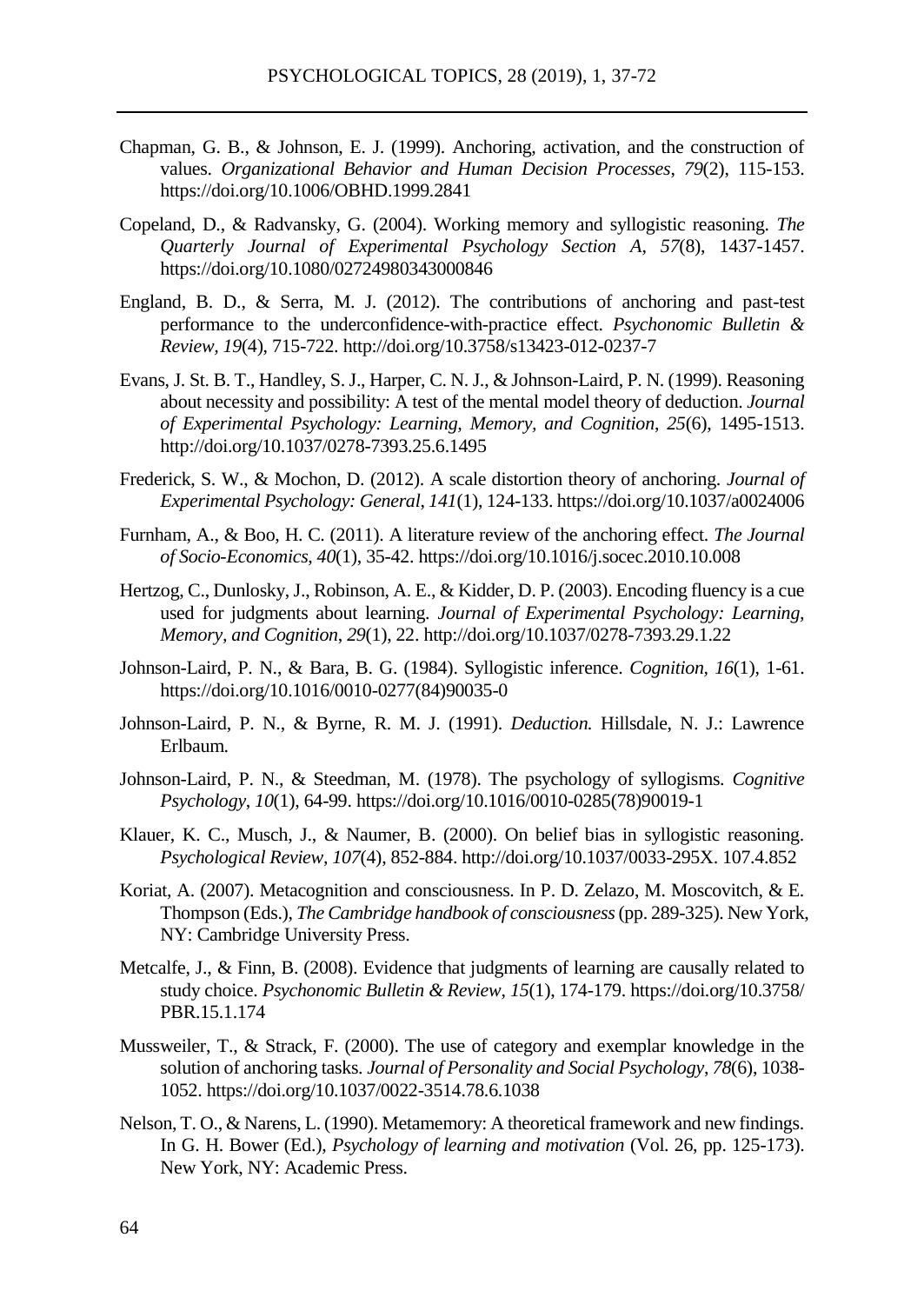- Prowse Turner, J. A., & Thompson, V. A. (2009). The role of training, alternative models, and logical necessity in determining confidence in syllogistic reasoning. *Thinking & Reasoning*, *15*(1), 69-100. <https://doi.org/10.1080/13546780802619248>
- Psychology Software Tools, Inc. [E-Prime 2.0]. (2012). Retrieved from http://www.pstnet.com
- Quayle, J. D., & Ball, L. J. (2000). Working memory, metacognitive uncertainty, and belief bias in syllogistic reasoning. *Quarterly Journal of Experimental Psychology, 53*(4), 1202-1223. <https://doi.org/10.1080/713755945>
- Rhodes, M. G., & Castel, A. D. (2008). Memory predictions are influenced by perceptual information: Evidence for metacognitive illusions. *Journal of Experimental Psychology: General*, *137*(4), 615. https://doi.org/10.3758/PBR.16.3.550
- Shynkaruk, J. M., & Thompson, V. A. (2006). Confidence and accuracy in deductive reasoning. *Memory and Cognition, 34*(3), 619-632. https://doi.org/10.3758/BF0319358
- Son, L. K., & Metcalfe, J. (2000). Metacognitive and control strategies in study-time allocation. *Journal of Experimental Psychology: Learning, Memory, and Cognition*, *26*(1), 204-221. http://doi.org/10.1037/0278-7393.26.1.204
- Strack, F., & Mussweiler, T. (1997). Explaining the enigmatic anchoring effect: Mechanisms of selective accessibility. *Journal of Personality and Social Psychology, 73*(3), 437-446. https://doi.org/10.1037/0022-3514.73.3.437
- Thompson, V. A., Evans, J. S. B. T., & Campbell, J. I. D. (2013). Matching bias on the selection task: It's fast and feels good. *Thinking and Reasoning*, *19*(3-4), 431-452. https://doi.org/10.1080/13546783.2013.820220
- Thompson, V. A., Prowse Turner, J. A. P., & Pennycook, G. (2011). Intuition, reason, and metacognition. *Cognitive Psychology*, *63*(3), 107-140. https://doi.org/10.1016/j. cogpsych.2011.06.001
- Thompson, V. A., Prowse Turner, J. A. P., Pennycook, G., Ball, L. J., Brack, H., Ophir, Y., & Ackerman, R. (2013). The role of answer fluency and perceptual fluency as metacognitive cues for initiating analytic thinking. *Cognition*, *128*(2), 237-251. https://doi.org/10.1016/j.cognition.2012.09.012
- Thompson, V. A., & Johnson, S. C. (2014). Conflict, metacognition, and analytic thinking. *Thinking & Reasoning, 20*(2), 215-244. <https://doi.org/10.1080/13546783.2013.869763>
- Tversky, A., & Kahneman, D. (1974). Judgment under uncertainty: Heuristics and biases. *Science, 185*(4157), 1124-1131. https://doi.org/10. 1017/CBO9780511809477.002
- Undorf, M., & Erdfelder, E. (2011). Judgments of learning reflect encoding fluency: Conclusive evidence for the ease-of-processing hypothesis. *Journal of Experimental Psychology: Learning, Memory, and Cognition*, *37*(5), 1264-1269. http://doi.org/ 10.1037/a0023719
- Wansink, B., & Sobal, J. (2007). Mindless eating: The 200 daily food decisions we overlook. *Environment and Behavior*, *39*(1), 106-123. https://doi.org/10.1177/ 0013916506295573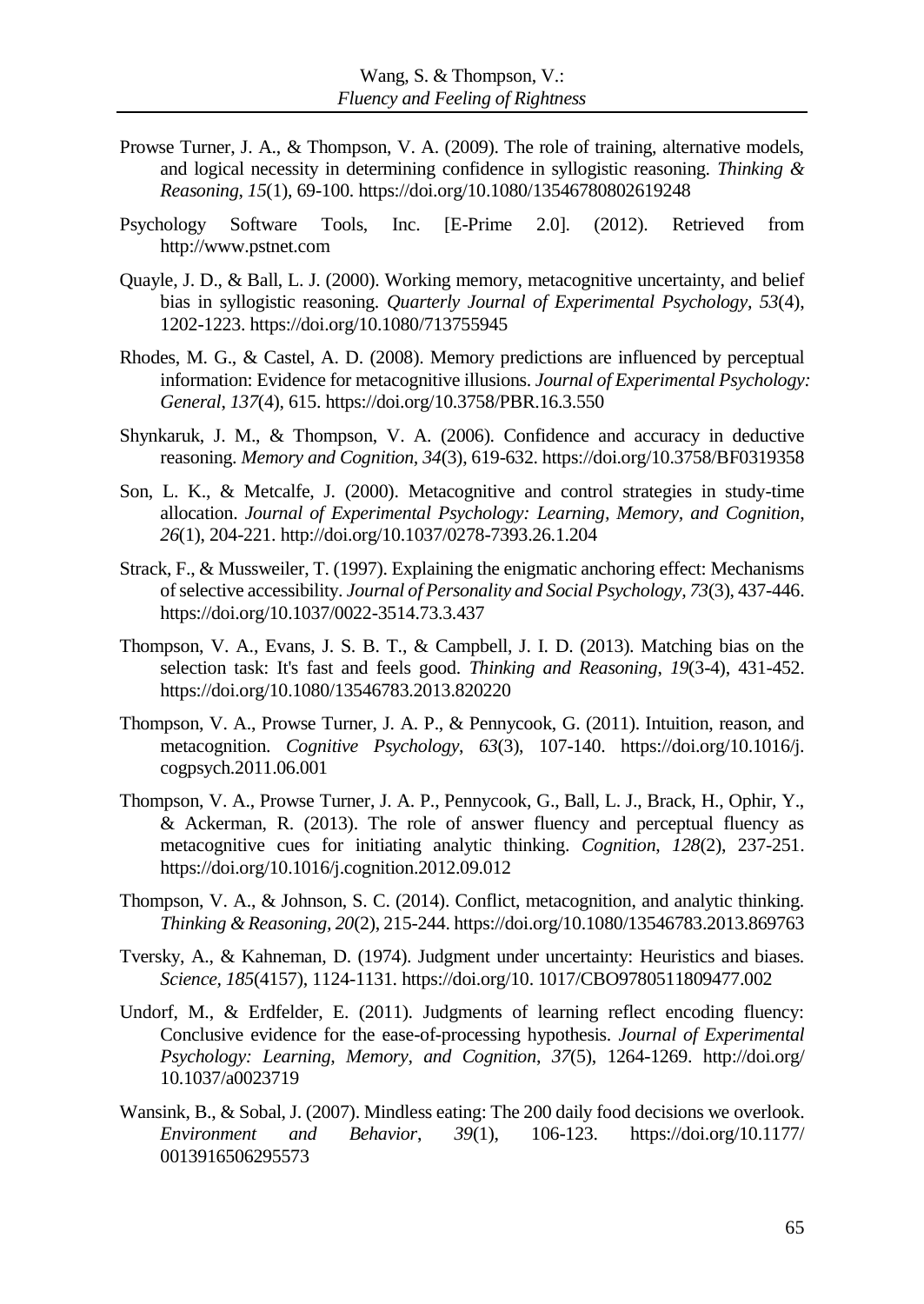- Yang, C., Sun, B., & Shanks, D. R. (2018). The anchoring effect in metamemory monitoring. *Memory & Cognition*, *46*(3), 384-397. https://doi.org/10.3758/s13421-017-0772-6
- Zhao, Q. (2012). Effects of accuracy motivation and anchoring on metacomprehension judgment and accuracy. *Journal of General Psychology, 139*(3), 155-174. https://doi.org/10.1080/00221309.2012.680523
- Zhao, Q., & Linderholm, T. (2011). Anchoring effects on prospective and retrospective metacomprehension judgments as a function of peer performance information. *Metacognition and Learning, 6*(1), 25-43. https://doi.org/10.1007/s11409-010-9065-1

Received: March 16, 2019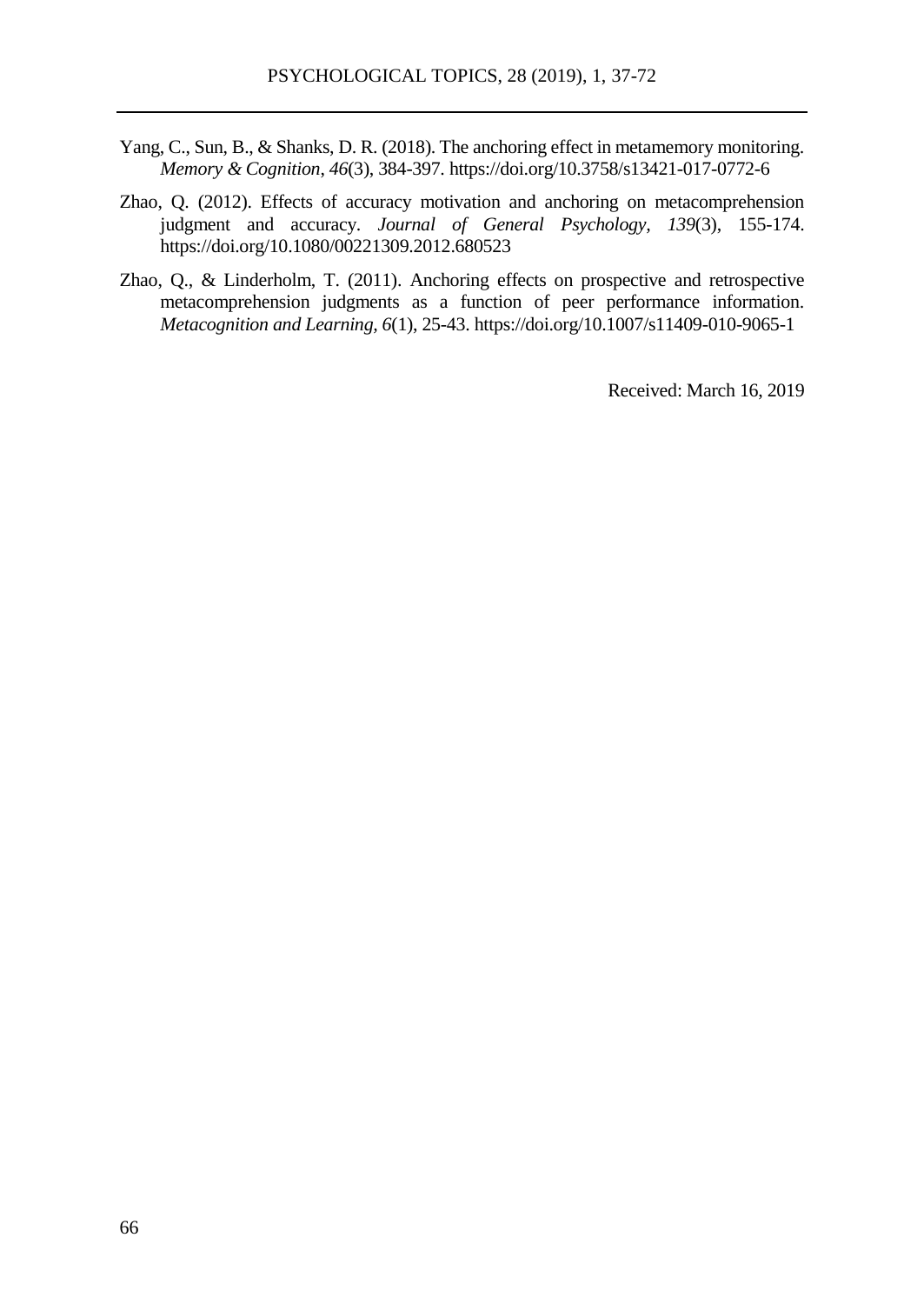# **Appendix A**

In a syllogism, a quantifier indicates the scope of the given sets. For example, words like "all" and "no" are categorized as universal, whereas "some" is referred to as particular. The quantifier of each statement may be affirmative or negative; that is, the quantifier can either affirm that one group belongs to another group or negates it. Therefore, the quantifiers can have four possible forms, which are also known as moods (Johnson-Laird & Bara, 1984). Examples with the common single-letter abbreviations are listed as follows:

All philosophers are logicians — affirmative-universal (A) Some teachers are painters — affirmative-particular (I) No musicians are engineers — negative-universal (E) Some gardeners are not models — negative-particular (O)

Another factor in a syllogism that needs to be considered is "figure". Figure refers to the sequence in which the A, B and C terms are presented. There are four types of figure, which are listed below:

# A-B B-A A-B B-A B-C C-B C-B B-C

Both mood and figure affect performance (Johnson-Laird & Steedman, 1978). Specifically, the difficulty of the syllogisms is dependent on mood and figure interacting with each other.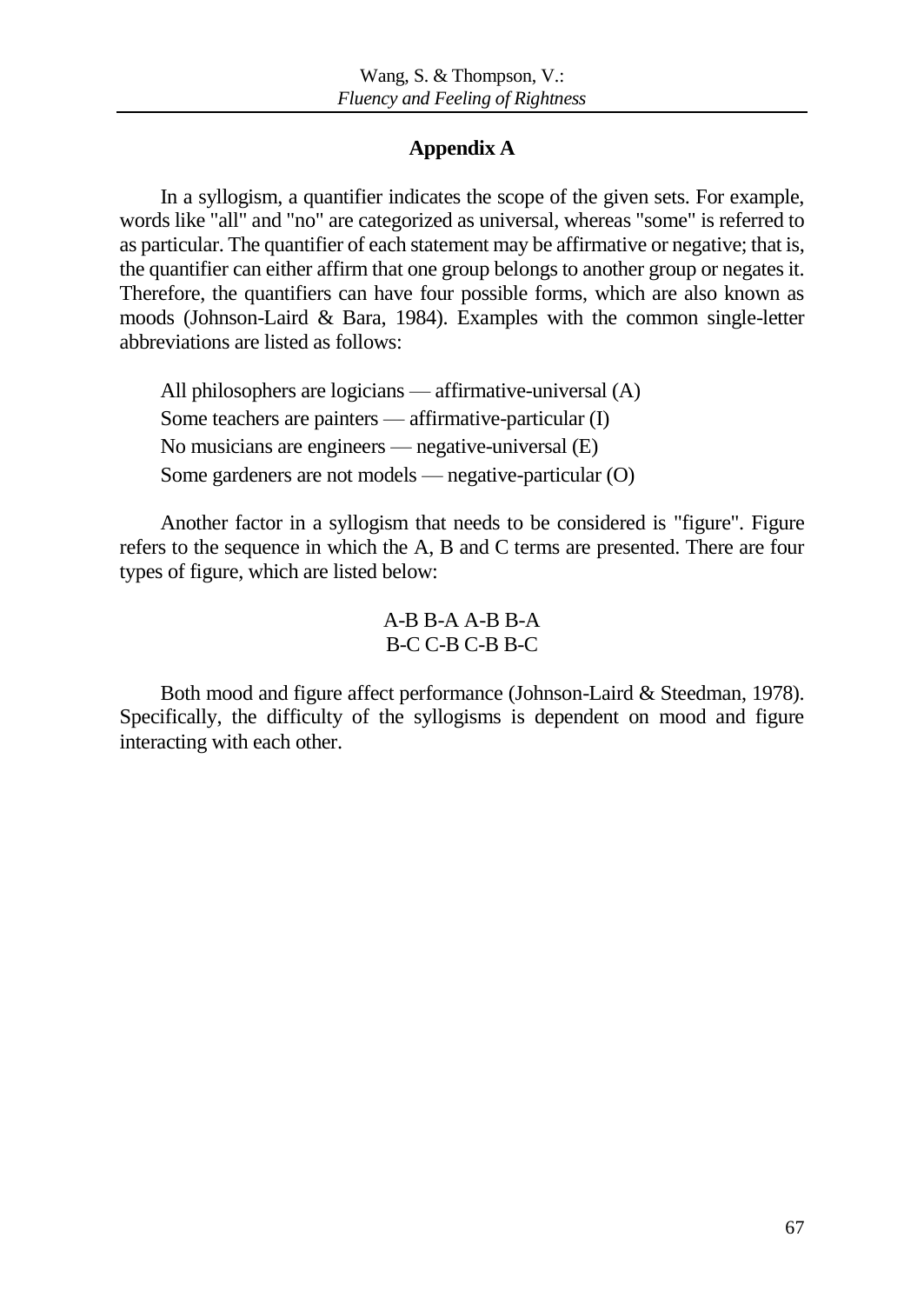### **Appendix B: Analysis of Accuracy for Experiment 1**

The overall mean accuracy was 0.62. Data are plotted in Figure B1. Mean accuracy for valid syllogisms was higher  $(M = 0.71, SD = 0.02)$  than for their invalid counterparts ( $M = 0.53$ ,  $SD = 0.02$ ),  $F(1,63) = 36.887$ ,  $p < .001$ ,  $\eta_p^2 = .369$ . There was a significant interaction between model and validity,  $F(1,63) = 10.195$ ,  $p = .002$ ,  $\eta_p^2$  = .139. These values are presented in Table B1. When the syllogisms were valid, participants were more accurate for single-model than for multiple-model problems  $(+0.09; t(63) = 2.846, p = .006)$ , but this difference was absent for invalid syllogisms  $(-0.04; t(63) = -1.309, p = .195)$ . The anchoring effect on accuracy was nonsignificant,  $F(1,63) = 0.610$ ,  $p = .438$ ,  $\eta_p^2 = .010$ .



*Figure B1.* Mean accuracy for Experiment 1 as a function of anchor, model and validity. Error bars represent standard errors.

Table B1

*Mean Accuracy by Model and Validity of Syllogisms*

| <b>Model</b> | Validitv | Mean | <b>Std. Error</b> |    |
|--------------|----------|------|-------------------|----|
| Single       | Valid    | 0.76 | 0.03              | 64 |
|              | Invalid  | 0.51 | 0.02              | 64 |
| Multiple     | Valid    | 0.66 | 0.03              | 64 |
|              | Invalid  | 0.56 | 0.03              | 64 |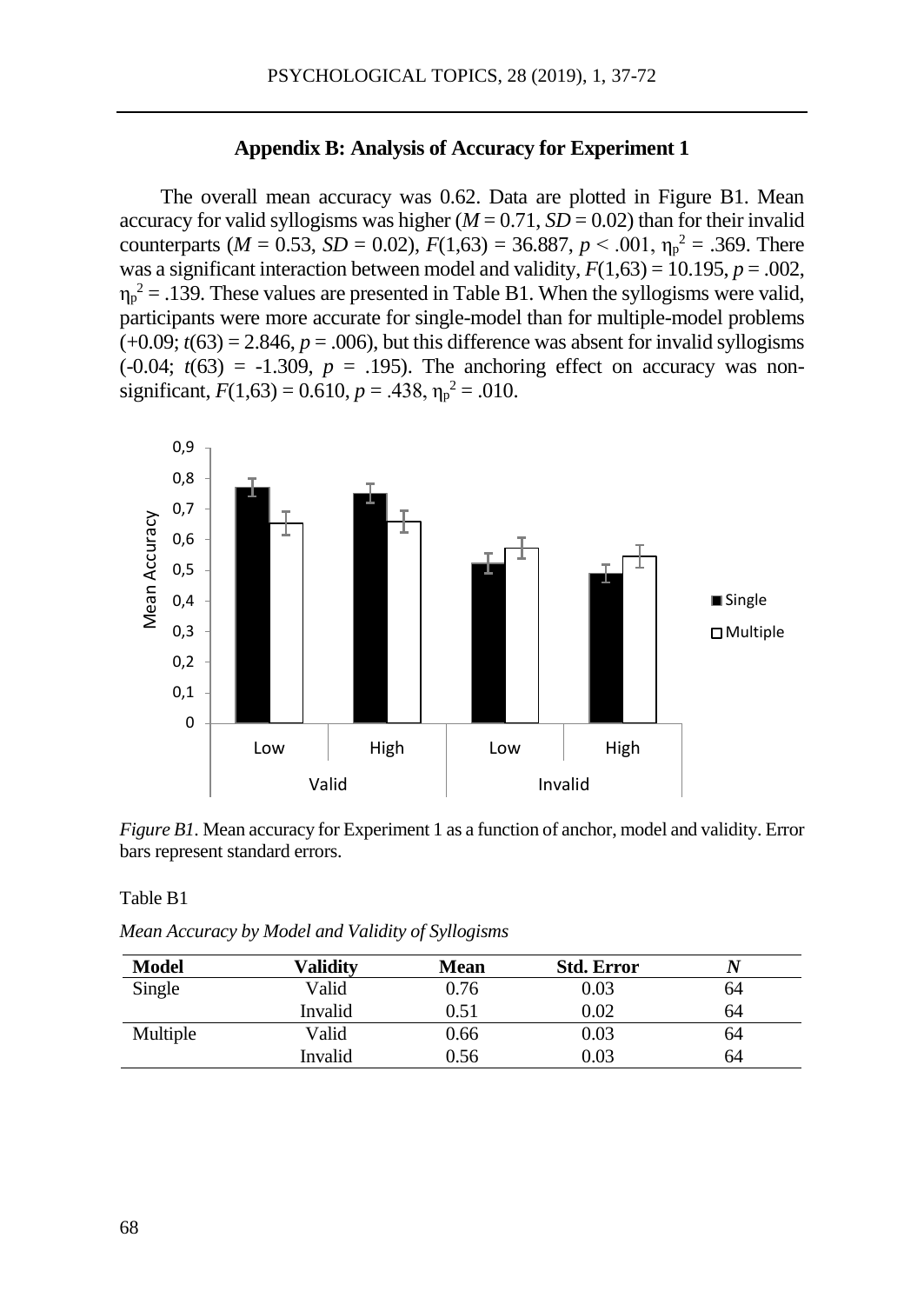# **Appendix C: Analysis of Accuracy for Experiment 2**

Accuracy The overall mean accuracy was 0.63. The data for accuracy are plotted in Figure C1. Contrary to Experiment 1, participants were more accurate on the single-model syllogisms ( $M = 0.66$ ,  $SD = 0.02$ ) than their multiple-model counterparts ( $M = 0.59$ ,  $SD = 0.02$ ),  $F(1,63) = 13.805$ ,  $p < .001$ ,  $\eta_p^2 = .180$ . There was also a main effect of validity,  $F(1,63) = 12.716$ ,  $p = .001$ ,  $\eta_p^2 = .168$ . The mean accuracy for valid syllogisms ( $M = 0.68$ ,  $SD = 0.02$ ) was higher than for invalid ones  $(M = 0.58, SD = 0.02)$ . Consistent with Experiment 1, the interaction between model and validity was significant,  $F(1,63) = 34.986$ ,  $p < .001$ ,  $\eta_p^2 = .357$ . These values are presented in Table C1.When the syllogisms were valid, single-model problems were answered more accurately than multiple-model problems  $(+0.19, t(63) = 7.994, p$ < .001), but the difference was not present when the syllogisms were invalid (-0.04,  $t(63) = -1.447$ ,  $p = .153$ ). There was a marginally significant anchoring effect on accuracy<sup>4</sup>,  $F(1,63) = 3.849$ ,  $p = .054$ ,  $\eta_p^2 = 0.058$ . The mean accuracy for singlemodel syllogisms was slightly higher than for multiple-model problems when paired with high anchors  $(+0.08, t(63) = 2.533, p = .014)$ , but the difference was smaller for problems paired with low anchors  $(+0.06, t(63) = 2.272, p = .026)$ .



*Figure C1.* Mean accuracy in Experiment 2 as a function of model, anchor, and validity. Error bars represent standard errors.

<sup>&</sup>lt;sup>4</sup> In Experiment 2, there was a marginally significant effect of the size of anchors on accuracy. This was likely to be a Type I error. The anchoring manipulation occurred after participants provided their responses, therefore, it was logically impossible that the anchors influenced participants' accuracy on the task.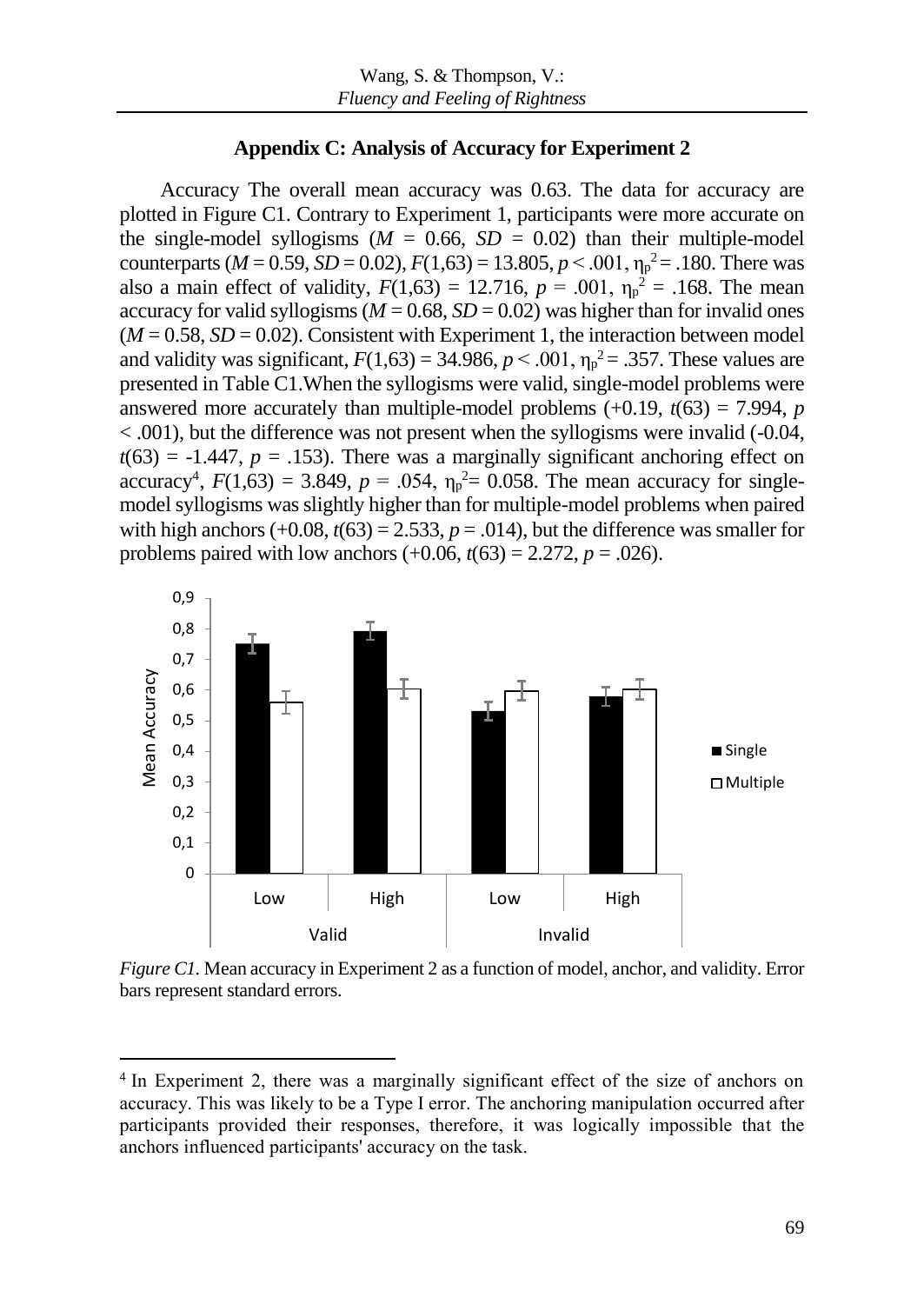# Table C1

| <b>Model</b> | Validitv | Mean | <b>Std. Error</b> |     |  |
|--------------|----------|------|-------------------|-----|--|
| Single       | Valid    | 0.77 | 0.02              | 63  |  |
|              | Invalid  | 0.56 | 0.02              | 63  |  |
| Multiple     | Valid    | 0.58 | 0.03              | O3  |  |
|              | Invalid  | ).60 | 0.03              | რ.ქ |  |
|              |          |      |                   |     |  |

# *Mean Accuracy by Model and Validity*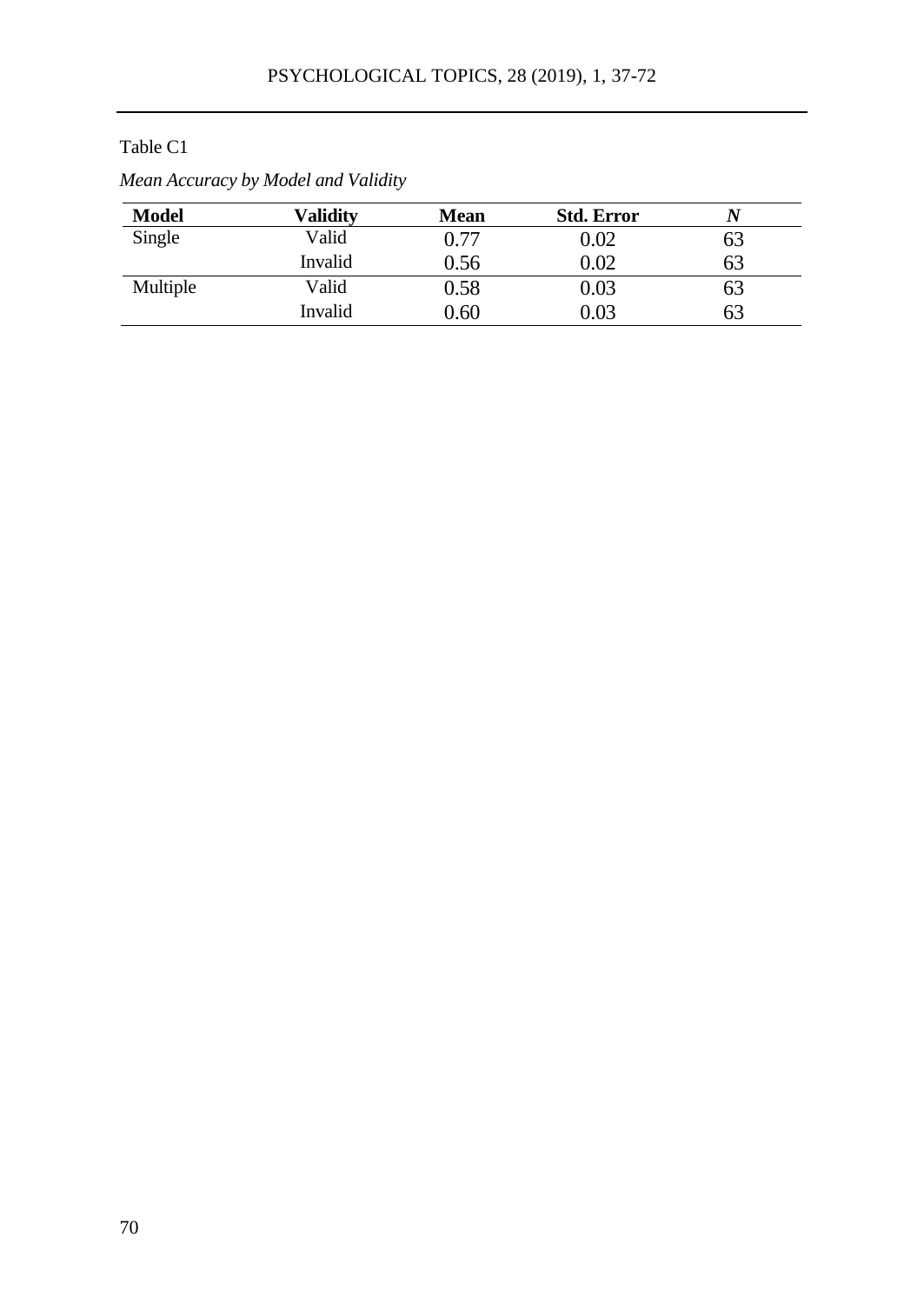# **Appendix D: Analysis of Accuracy Data for Experiment 3**

The overall mean accuracy was 0.61. Data are plotted in Figure D1. Consistent with Experiment 1 and 2, the accuracy for valid syllogisms ( $M = 0.68$ ,  $SD = 0.02$ ) was higher than for invalid problems ( $M = 0.54$ ,  $SD = 0.02$ ),  $F(1,63) = 21.702$ , *p*  $< .001$ ,  $\eta_p^2 = .256$ . Similar to the previous experiments, the interaction between model and validity was also significant,  $F(1,63) = 37.487, p < .001, \eta_p^2 = .373$ . The values of the interaction are displayed in Table D1. When the problems were valid, participants were more accurate on the single-model syllogisms  $(+0.14, t(63) = 5.391,$  $p < .001$ ), whereas their accuracy was higher on the multiple-model syllogisms when the problems were invalid  $(-0.09, t(63) = -2.871, p = .006)$ . Consistent with Experiment 1, the main effect of model on accuracy was non-significant,  $F(1,63) =$ 1.969,  $p = .165$ ,  $\eta_p^2 = .03$ .



*Figure D1*. Mean accuracy in Experiment 3 as a function of model, anchor, and validity. Error bars represent standard errors.

Table D1

| Mean Accuracy by Model and Validity |  |  |  |
|-------------------------------------|--|--|--|
|-------------------------------------|--|--|--|

| Model    | Validitv | Mean | <b>Std. Error</b> | N  |  |
|----------|----------|------|-------------------|----|--|
| Single   | Valid    | 0.76 | $0.02\,$          | 63 |  |
|          | Invalid  | 0.49 | 0.02              | 63 |  |
| Multiple | Valid    | 0.61 | 0.03              | 63 |  |
|          | Invalid  | 0.58 | 0.03              | 63 |  |